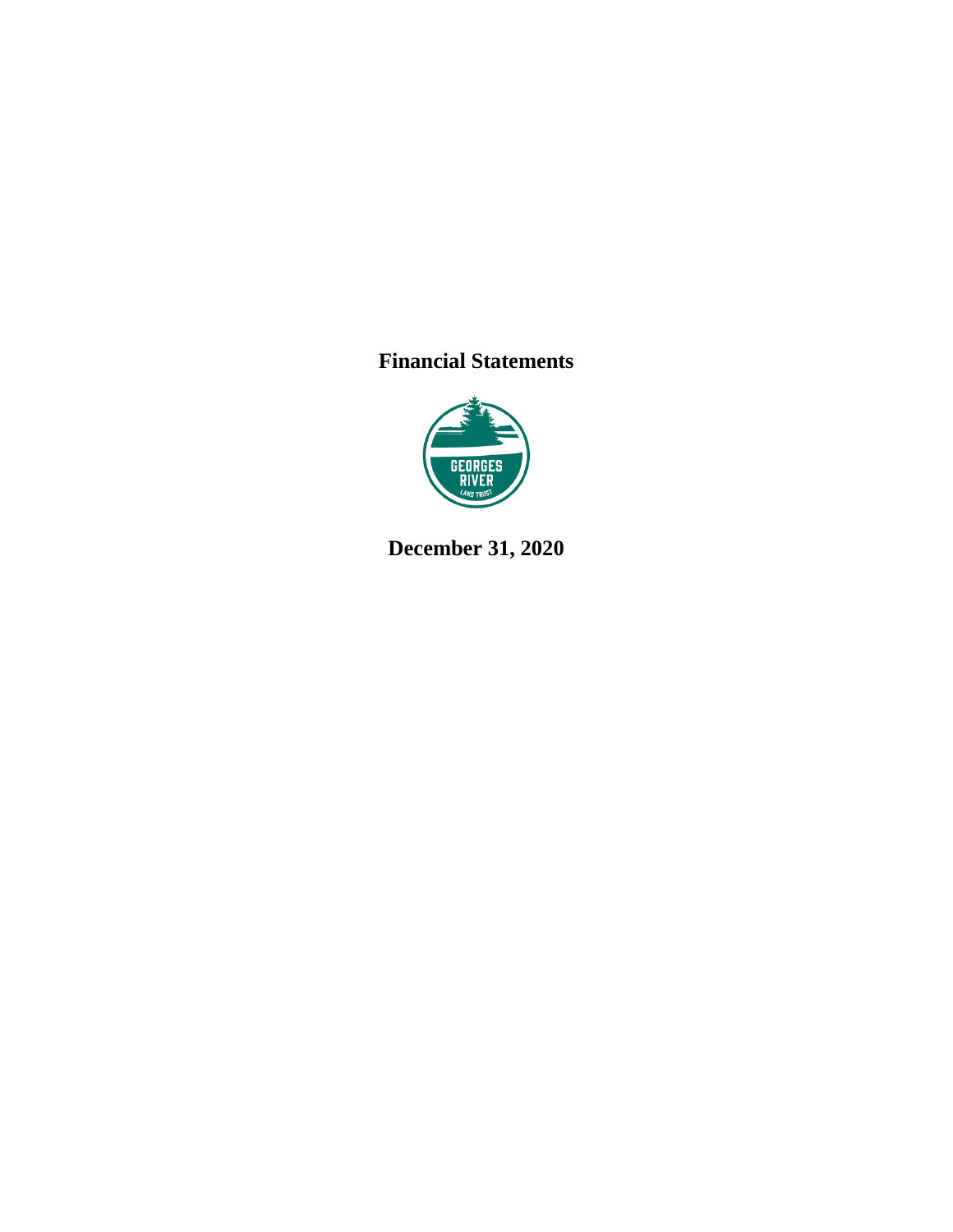## **Contents**

# Georges River Land Trust

December 31, 2020

Financial Statements: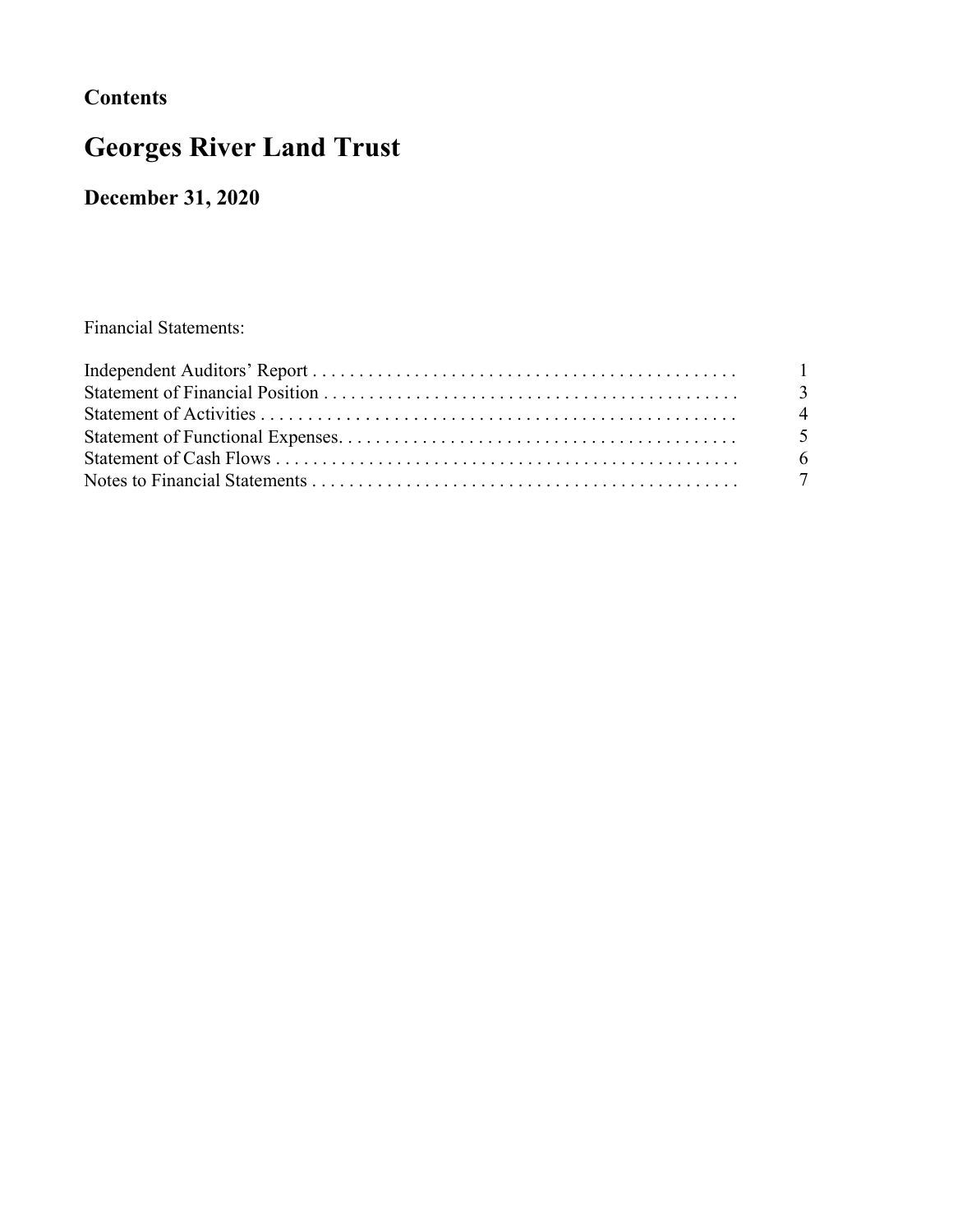

### Independent Accountants' Review Report

To the Board of Directors Georges River Land Trust Rockland, Maine

We have reviewed the accompanying financial statements of Georges River Land Trust (a nonprofit organization), which comprise the statement of financial position as of December 31, 2020, and the related statements of activities, functional expenses, and cash flows for the year then ended, and the related notes to the financial statements. A review includes primarily applying analytical procedures to management's financial data and making inquiries of management. A review is substantially less in scope than an audit, the objective of which is the expression of an opinion regarding the financial statements as a whole. Accordingly, we do not express such an opinion.

#### Management's Responsibility for the Financial Statements

Management is responsible for the preparation and fair presentation of these financial statements in accordance with accounting principles generally accepted in the United States of America; this includes the design, implementation, and maintenance of internal control relevant to the preparation and fair presentation of financial statements that are free from material misstatement whether due to fraud or error.

#### Accountants' Responsibility

Our responsibility is to conduct the review engagement in accordance with Statements on Standards for Accounting and Review Services promulgated by the Accounting and Review Services Committee of the AICPA. Those standards require us to perform procedures to obtain limited assurance as a basis for reporting whether we are aware of any material modifications that should be made to the financial statements for them to be in accordance with accounting principles generally accepted in the United States of America. We believe that the results of our procedures provide a reasonable basis for our conclusion.

#### Accountants' Conclusion

Based on our review, we are not aware of any material modifications that should be made to the accompanying financial statements in order for them to be in accordance with accounting principles generally accepted in the United States of America.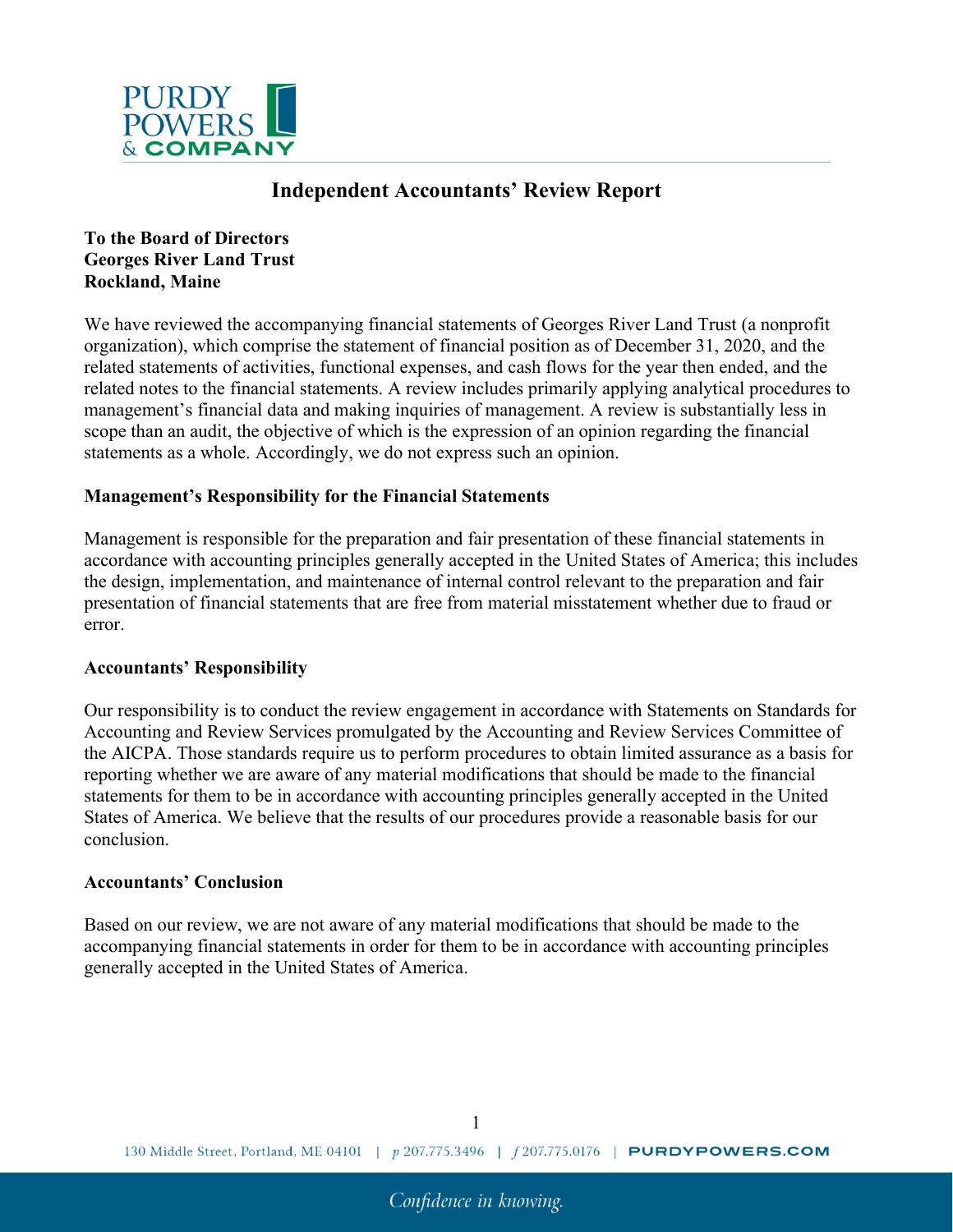#### **Summarized Comparative Information**

We have previously audited the Georges River Land Trust's 2019 financial statements, and we expressed an unmodified audit opinion on those audited financial statements in our report dated July 28, 2020. In our opinion, the summarized comparative information presented herein as of and for the year ended December 31, 2019, is consistent, in all material respects, with the audited financial statements from which it has been derived.

Purdy Powns . Company

Professional Association

**Portland, Maine August 2, 2021**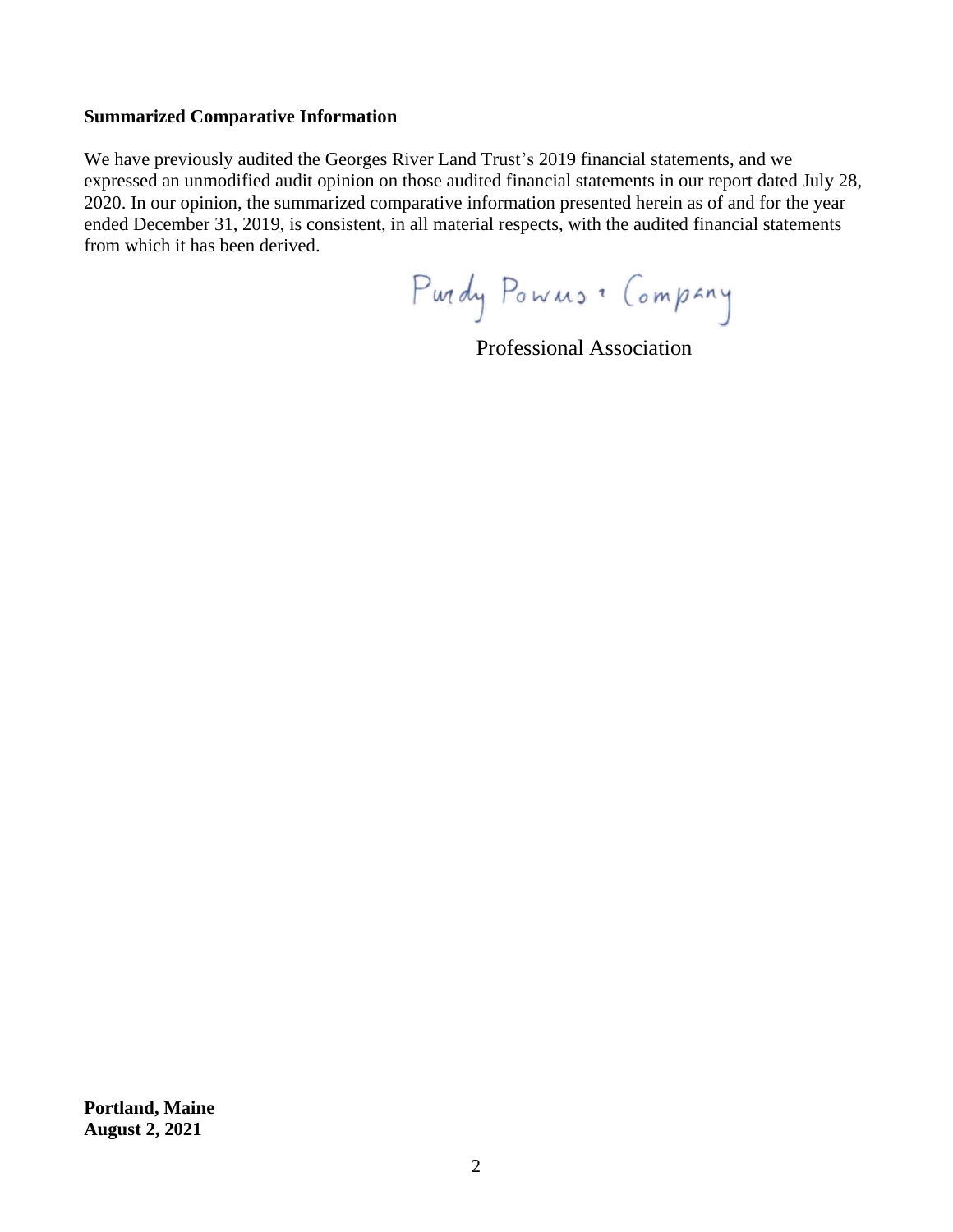### Statement of Financial Position

# Georges River Land Trust

## As of December 31, 2020 (with comparative totals for December 31, 2019)

|                                                                |              | 2020<br>(Unaudited) | 2019<br>(Audited) |           |
|----------------------------------------------------------------|--------------|---------------------|-------------------|-----------|
| <b>Current Assets</b>                                          |              |                     |                   |           |
| Cash and cash equivalents                                      | $\mathbb{S}$ | 476,686             | $\mathcal{S}$     | 195,625   |
| Current portion of pledges receivable                          |              | 98,880              |                   | 16,675    |
| Other receivables                                              |              | 2,030               |                   | 2,675     |
| Prepaid expenses                                               |              | 10,042              |                   | 8,154     |
| Inventory                                                      |              | 3,459               |                   | 3,688     |
| <b>Total Current Assets</b>                                    |              | 591,097             |                   | 226,817   |
| <b>Property and Equipment, net of accumulated depreciation</b> |              | 98,684              |                   | 109,187   |
| <b>Other Assets</b>                                            |              |                     |                   |           |
| Deposits                                                       |              | 2,000               |                   | 13,100    |
| Pledges receivable, less current portion                       |              | 55,445              |                   | 107,250   |
| Beneficial interest in assets held by others                   |              | 748,248             |                   | 713,222   |
| Beneficial interest in perpetual trust                         |              | 278,127             |                   | 270,607   |
| Grantor retained life estate                                   |              | 237,000             |                   | 200,660   |
| Langlais artwork                                               |              | 2,207,186           |                   | 2,202,786 |
| Property for conservation                                      |              | 1,889,666           |                   | 2,374,827 |
| <b>Total Other Assets</b>                                      |              | 5,417,672           |                   | 5,882,452 |
| <b>Total Assets</b> <u>§</u>                                   |              | 6,107,453           | \$                | 6,218,456 |
| <b>Current Liabilities</b>                                     |              |                     |                   |           |
| Accounts payable and accrued liabilities                       | $\mathbb{S}$ | 14,388              | \$                | 32,916    |
| Paycheck Protection Program loan                               |              | 6,000               |                   |           |
| Economic Injury Disaster loan                                  |              | 6,000               |                   |           |
| <b>Total Current Liabilities</b>                               |              | 26,388              |                   | 32,916    |
| <b>Net Assets</b>                                              |              |                     |                   |           |
| Without donor restrictions                                     |              | 1,382,372           |                   | 1,219,024 |
| With donor restrictions                                        |              | 4,698,693           |                   | 4,966,516 |
| <b>Total Net Assets</b>                                        |              | 6,081,065           |                   | 6,185,540 |
| <b>Total Liabilities and Net Assets</b>                        | <sup>2</sup> | 6,107,453           | \$                | 6,218,456 |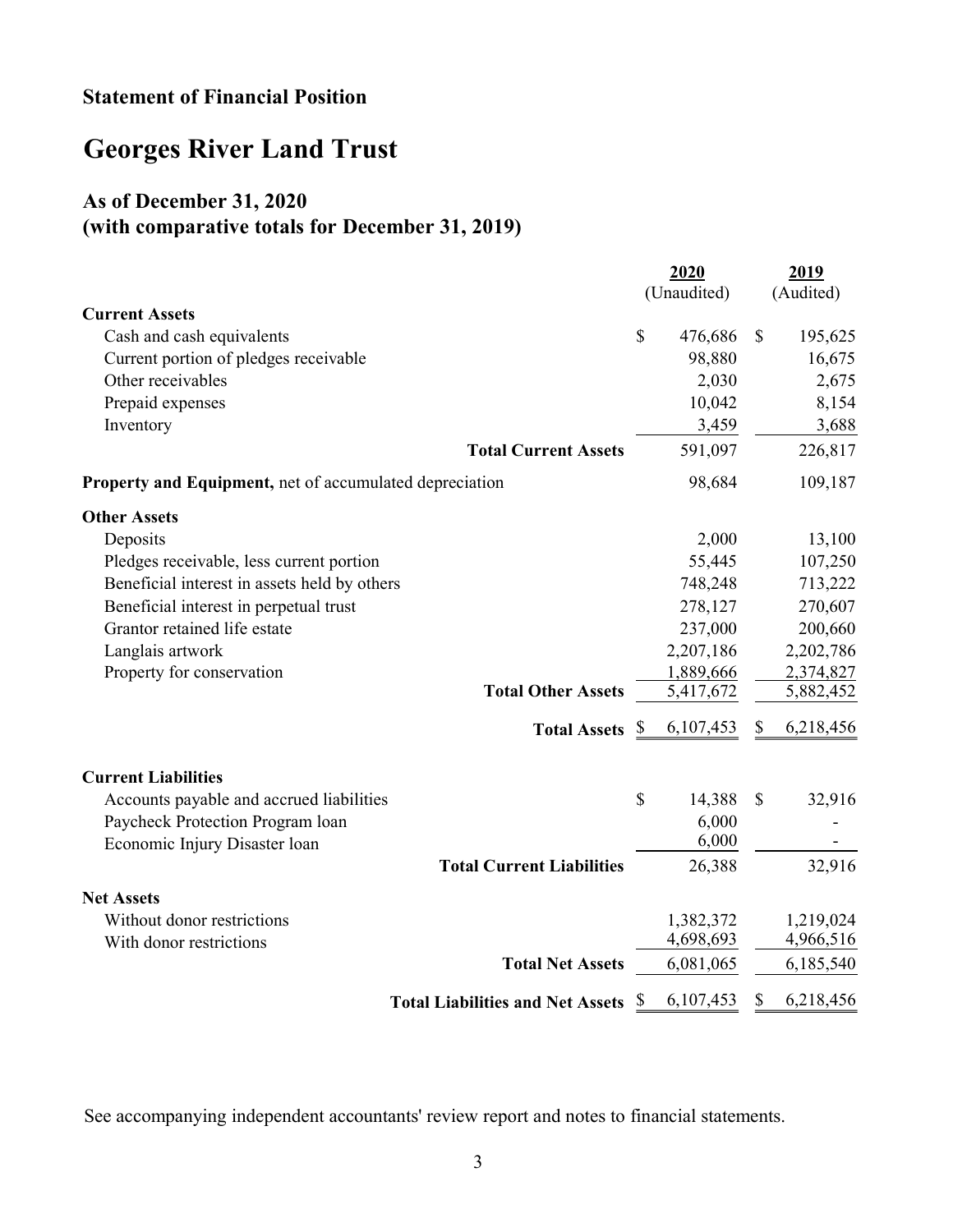## Statement of Activities

## Georges River Land Trust

### For the Year Ended December 31, 2020 (with comparative totals for December 31, 2019)

|                                                                 |                          | 2020<br>(Unaudited) |                          |                 |  |  |  |
|-----------------------------------------------------------------|--------------------------|---------------------|--------------------------|-----------------|--|--|--|
|                                                                 | <b>Without Donor</b>     | With Donor          |                          |                 |  |  |  |
|                                                                 | Restrictions             | Restrictions        | Total                    | Total           |  |  |  |
| <b>Revenues</b>                                                 |                          |                     |                          |                 |  |  |  |
| Contributions income                                            | \$<br>344,410            | \$<br>296,312       | 640,722<br>S             | \$<br>704,511   |  |  |  |
| Paycheck Protection Program loan forgiveness                    | 54,300                   |                     | 54,300                   |                 |  |  |  |
| Special events                                                  | 5,190                    |                     | 5,190                    | 51,239          |  |  |  |
| Less: special events expense                                    | $\overline{\phantom{a}}$ |                     | $\overline{\phantom{a}}$ | (25, 294)       |  |  |  |
| Net special events                                              | 5,190                    |                     | 5,190                    | 25,945          |  |  |  |
| <b>Grants</b>                                                   | 13,920                   | 354,430             | 368,350                  | 44,300          |  |  |  |
| Merchandise sales                                               |                          | 846                 | 846                      | 859             |  |  |  |
| Sales of donated vehicles                                       | 9,080                    |                     | 9,080                    | 24,980          |  |  |  |
| Interest and dividend income                                    | 4,622                    |                     | 4,622                    | 5,109           |  |  |  |
| Miscellaneous income                                            | 4,151                    |                     | 4,151                    | 10,601          |  |  |  |
| Net assets released from restrictions                           | 442,915                  | (442, 915)          | $\sim$                   |                 |  |  |  |
| <b>Total Revenues</b>                                           | 879,434                  | 207,827             | 1,087,261                | 816,305         |  |  |  |
| <b>Expenses</b>                                                 |                          |                     |                          |                 |  |  |  |
| Program services                                                |                          |                     |                          |                 |  |  |  |
| Trails and public access                                        | 71,019                   |                     | 71,019                   | 106,523         |  |  |  |
| Education and outreach                                          | 7,596                    |                     | 7,596                    | 101,266         |  |  |  |
| Stewardship                                                     | 73,858                   |                     | 73,858                   | 56,972          |  |  |  |
| Conservation                                                    | 476,287                  |                     | 476,287                  | 79,860          |  |  |  |
| Langlais Sculpture Preserve                                     | 10,145                   |                     | 10,145                   | 17,446          |  |  |  |
| Supporting services                                             |                          |                     |                          |                 |  |  |  |
| General administrative                                          | 93,121                   |                     | 93,121                   | 72,528          |  |  |  |
| Fundraising                                                     | 72,777                   |                     | 72,777                   | 82,218          |  |  |  |
| <b>Total Expenses</b>                                           | 804,803                  |                     | 804,803                  | 516,813         |  |  |  |
| <b>Revenues Over Expenses</b>                                   | 74,631                   | 207,827             | 282,458                  | 299,492         |  |  |  |
| Change in value of beneficial interest in perpetual trust       |                          | 43,861              | 43,861                   | 76,248          |  |  |  |
| Change in value of beneficial interest of assets held by others | 88,717                   | 4,855               | 93,572                   | 66,126          |  |  |  |
|                                                                 | 88,717                   | 48,716              | 137,433                  | 142,374         |  |  |  |
| <b>Increase in Net Assets</b>                                   | 163,348                  | 256,543             | 419,891                  | 441,866         |  |  |  |
| Net assets at beginning of year, as reported                    | 1,219,024                | 4,966,516           | 6,185,540                | 5,743,674       |  |  |  |
| Prior period adjustment                                         |                          | (524, 366)          | (524, 366)               |                 |  |  |  |
| Net assets at beginning of year, as restated                    | 1,219,024                | 4,442,150           | 5,661,174                | 5,743,674       |  |  |  |
| Net Assets at End of Year \$                                    | 1,382,372                | 4,698,693<br>\$     | 6,081,065<br>S           | \$<br>6,185,540 |  |  |  |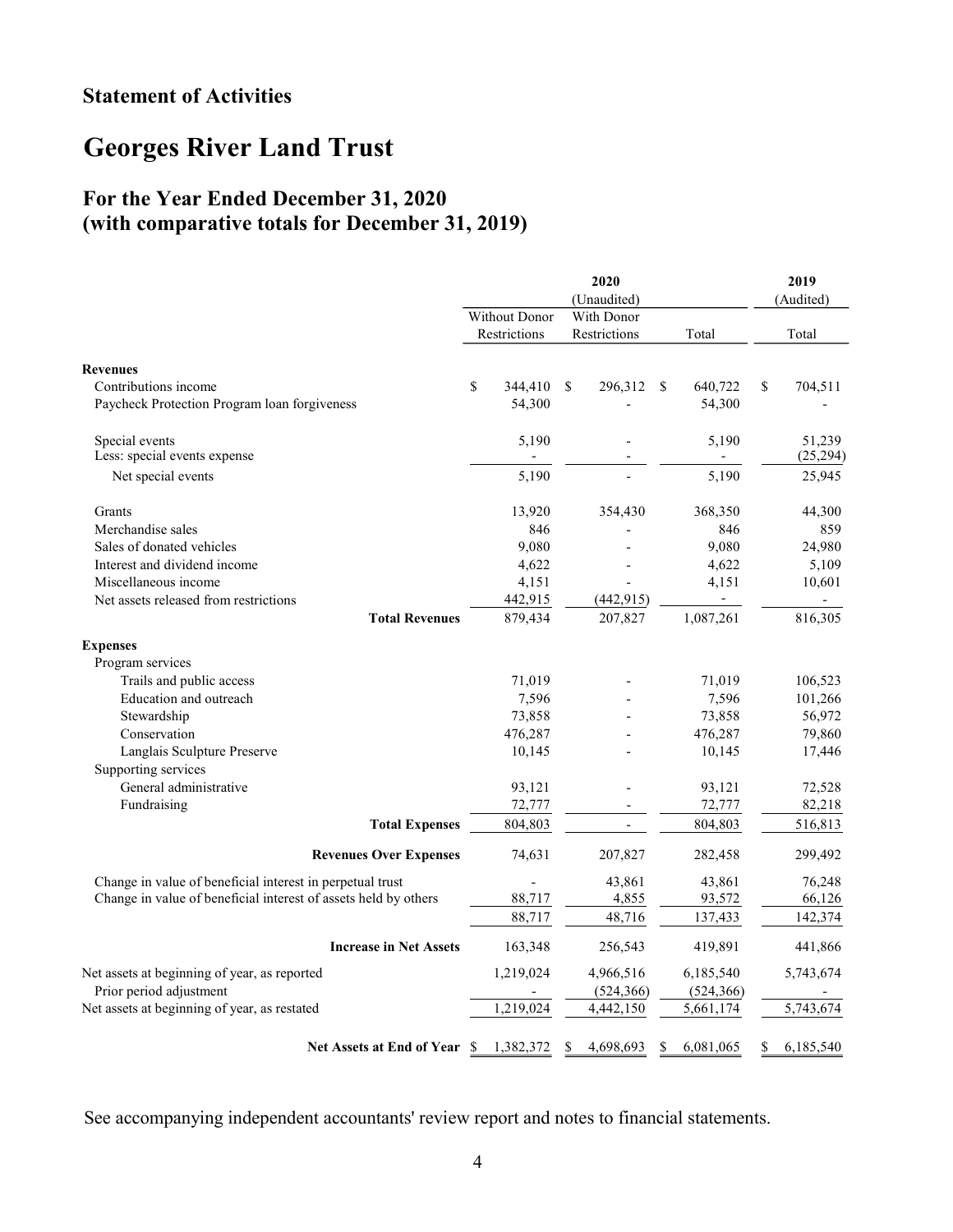### Statement of Functional Expenses

## Georges River Land Trust

### For the Year Ended December 31, 2020

### (with comparative totals for the year ended December 31, 2019)

| 2020                          |               |         |    |             |    |             |               |           | 2019          |         |
|-------------------------------|---------------|---------|----|-------------|----|-------------|---------------|-----------|---------------|---------|
|                               | (Unaudited)   |         |    |             |    |             |               | (Audited) |               |         |
|                               |               |         |    | Management  |    |             |               |           |               |         |
|                               |               | Program |    | and General |    | Fundraising |               | Total     |               | Total   |
| <b>Expenses</b>               |               |         |    |             |    |             |               |           |               |         |
| Salaries and wages            | $\mathcal{S}$ | 165,841 | \$ | 50,134      | \$ | 50,039      | $\mathcal{S}$ | 266,014   | $\mathcal{S}$ | 317,963 |
| <b>Bank</b> fees              |               |         |    | 3,071       |    | 46          |               | 3,117     |               | 2,447   |
| Insurance                     |               | 13,583  |    | 2,485       |    | 654         |               | 16,722    |               | 15,340  |
| Professional fees             |               | 9,453   |    | 20,637      |    | 3,094       |               | 33,184    |               | 67,081  |
| Utilities                     |               | 3,184   |    | 945         |    | 920         |               | 5,049     |               | 8,767   |
| Miscellaneous expenses        |               | 49      |    | 944         |    | 3,225       |               | 4,218     |               | 9,494   |
| Reduction in bequest          |               |         |    | 8,250       |    |             |               | 8,250     |               |         |
| Printing and postage          |               | 5,035   |    |             |    | 4,586       |               | 9,621     |               | 20,447  |
| Occupancy                     |               | 12,252  |    | 3,635       |    | 3,538       |               | 19,425    |               | 19,200  |
| Dues and subscriptions        |               | 2,500   |    | 1,448       |    | 637         |               | 4,585     |               | 10,992  |
| Repairs and maintenance       |               | 1,099   |    | 326         |    | 317         |               | 1,742     |               | 8,198   |
| Office supplies               |               | 1,858   |    | 551         |    | 537         |               | 2,946     |               | 18,701  |
| Property taxes                |               |         |    |             |    |             |               |           |               | 3,738   |
| Event expense                 |               |         |    |             |    |             |               |           |               | 545     |
| Fundraising expenses          |               |         |    |             |    | 4,989       |               | 4,989     |               |         |
| Property and program expenses |               | 22,410  |    |             |    |             |               | 22,410    |               |         |
| Depreciation expense          |               | 15,659  |    | 695         |    | 195         |               | 16,549    |               | 13,900  |
| Impairment expense            |               | 385,982 |    |             |    |             |               | 385,982   |               |         |
| <b>Total Expenses</b>         | \$            | 638,905 | \$ | 93,121      | \$ | 72,777      | \$            | 804,803   | \$            | 516,813 |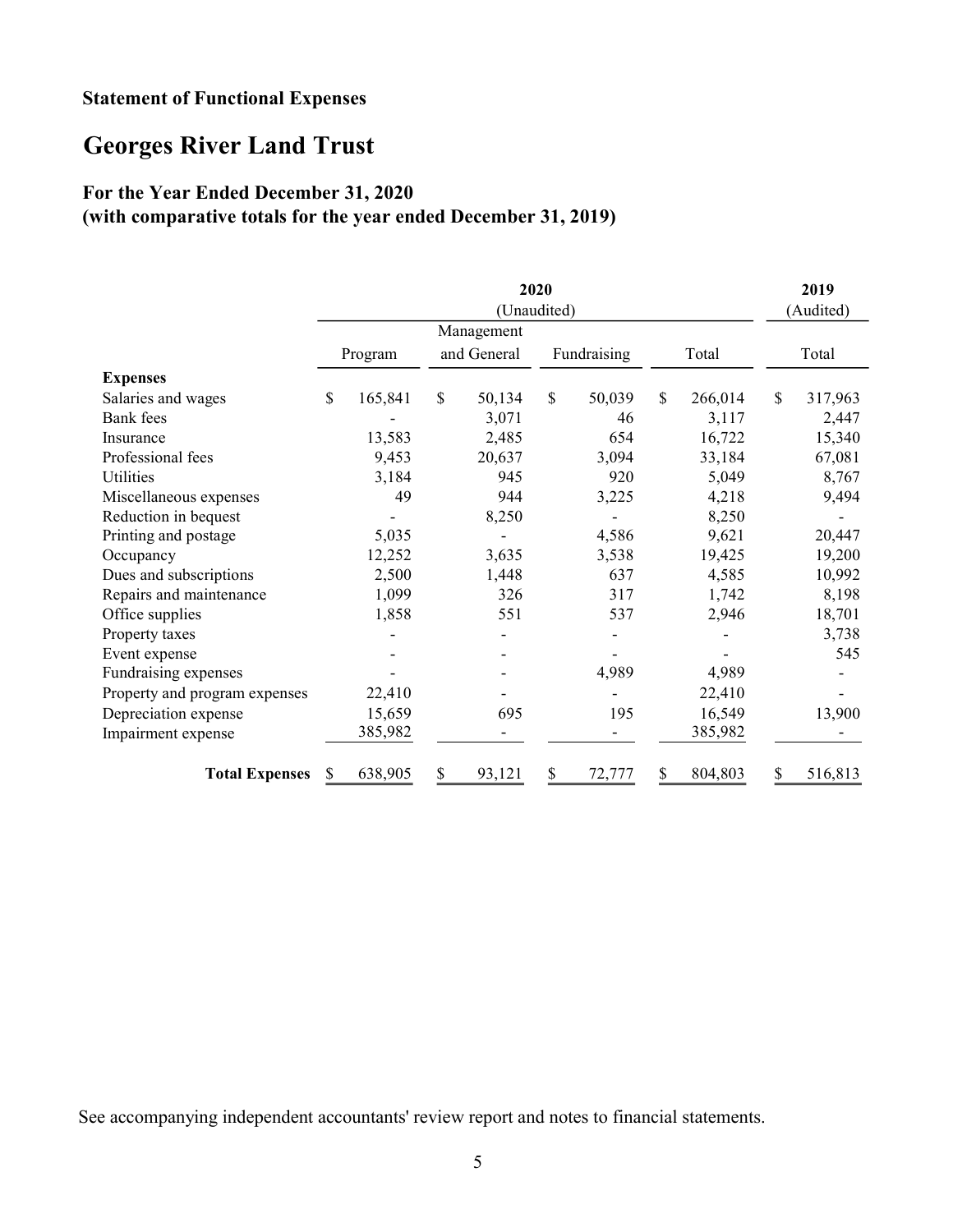### Statement of Cash Flows

## Georges River Land Trust

### For the Years Ended December 31, 2020 (with comparative totals for December 31, 2019)

|                                                                 | 2020          |    | 2019       |
|-----------------------------------------------------------------|---------------|----|------------|
|                                                                 | (Unaudited)   |    | (Audited)  |
| <b>Operating Activities</b>                                     |               |    |            |
| Increase in net assets                                          | \$<br>419,891 | S  | 441,866    |
| Adjustments to reconcile changes in net assets to               |               |    |            |
| net cash provided by operating activities:                      |               |    |            |
| Depreciation                                                    | 16,549        |    | 13,900     |
| Contribution of artwork                                         | (4,400)       |    | (45,500)   |
| Contribution of property                                        | (42, 467)     |    |            |
| Paycheck Protection Program loan forgiveness                    | (54,300)      |    |            |
| Change in value of beneficial interest in assets held by others | (93, 572)     |    | (66, 126)  |
| Change in value of beneficial interest in perpetual trust       | (7,520)       |    | (44,888)   |
| Change in value of grantor retained life estate                 | (36,340)      |    | (31,360)   |
| Reduction in bequest                                            | 8,250         |    |            |
| Impairment reduction                                            | 385,982       |    |            |
| (Increase) decrease in operating assets:                        |               |    |            |
| Pledges receivable                                              | (38,650)      |    | (50,082)   |
| Other receivable                                                | 645           |    | (2,675)    |
| Deposits                                                        | 11,100        |    | (11,600)   |
| Prepaid expenses                                                | (1,888)       |    | (296)      |
| Inventory                                                       | 229           |    | (2,067)    |
| Increase (decrease) in operating liabilities:                   |               |    |            |
| Accounts payable and accrued liabilities                        | (18, 528)     |    | 28,490     |
| <b>Net Cash Provided by Operating Activities</b>                | 544,981       |    | 229,662    |
| <b>Investing Activities</b>                                     |               |    |            |
| Purchase of conservation property                               | (382, 720)    |    |            |
| Purchase of fixed assets                                        | (6,046)       |    | (42, 747)  |
| Purchase of investments                                         | (68,085)      |    | (242, 687) |
| Proceeds from sales of investments                              | 126,631       |    | 89,422     |
| <b>Net Cash Used by Investing Activities</b>                    | (330, 220)    |    | (196, 012) |
| <b>Financing Activities</b>                                     |               |    |            |
| Paycheck Protection Program loan proceeds                       | 60,300        |    |            |
| Economic Injury Disaster loan proceeds                          | 6,000         |    |            |
| <b>Net Cash Provided by Financing Activities</b>                | 66,300        |    |            |
| <b>Increase in Cash</b>                                         | 281,061       |    | 33,650     |
| Cash at beginning of year                                       | 195,625       |    | 161,975    |
| <b>Cash at End of Year \$</b>                                   | 476,686       | \$ | 195,625    |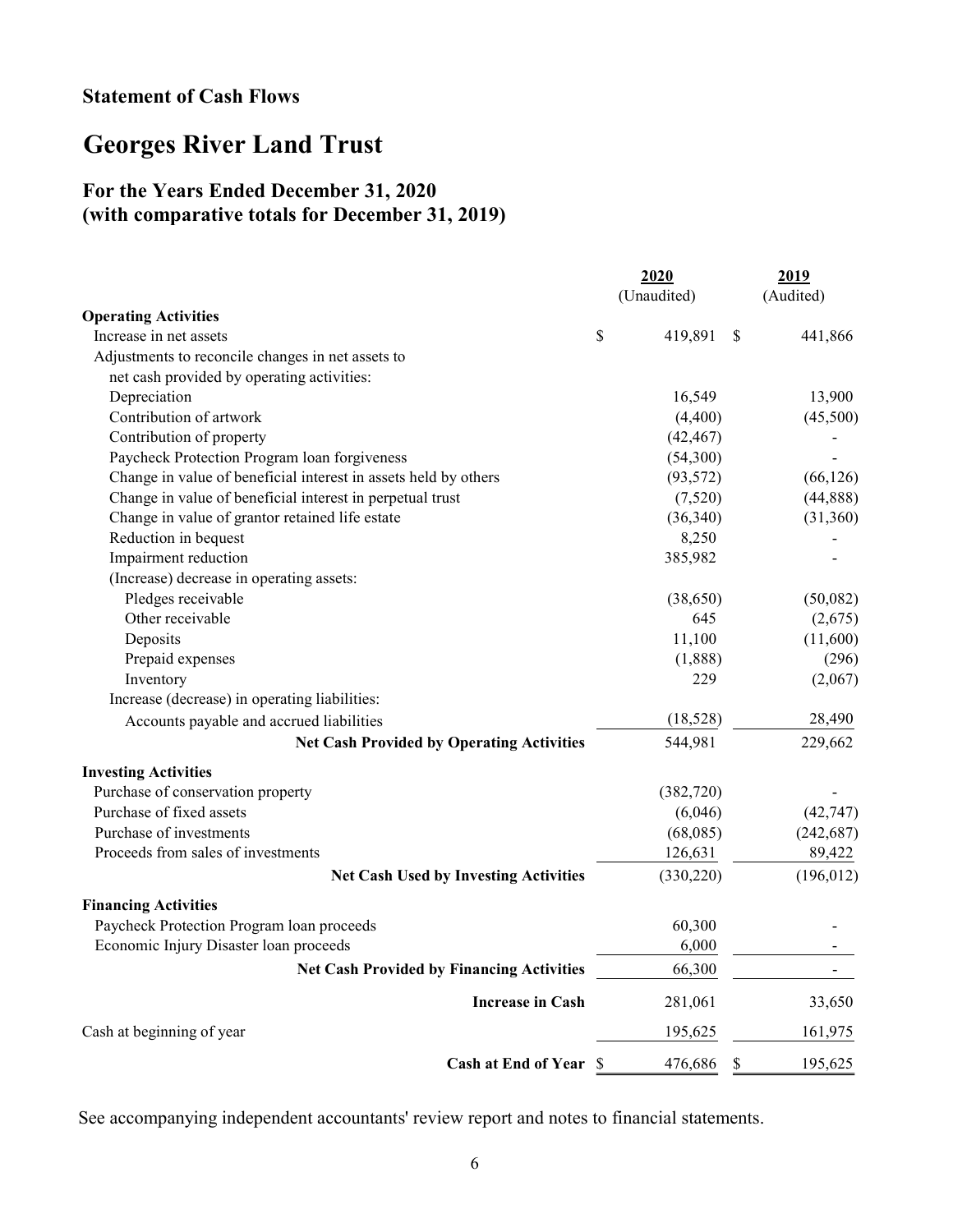### Notes to Financial Statements

## Georges River Land Trust

#### Note A - Summary of Significant Accounting Policies

#### **Organization**

Georges River Land Trust (the Organization) is a nonprofit organization incorporated in the State of Maine in 1987. The Organization's mission is to conserve the ecosystems and traditional heritage of the Georges River watershed region through permanent land protection, stewardship, education, and outdoor experiences. It works with landowners and communities to protect special natural landscapes for future generations, as well as supporting public access to natural lands through the development of its conservation trails program. The Organization is supported primarily through contributions and grants.

#### Basis of Presentation

The accompanying financial statements include a statement of financial position, a statement of activities, a statement of functional expenses, and a statement of cash flows. The Organization is required to report information regarding its financial position and activities according to two classes of net assets as follows:

Net Assets without Donor Restrictions - Represents those resources that are not subject to donorimposed restrictions (donors include other types of contributors, including makers of certain grants), and can be used for any purpose designated by the Organization's governing board.

Net Assets with Donor Restrictions - Represents resources and the portion of net assets resulting from contributions and other inflows of assets whose use is subject to donor-imposed restrictions.

#### Contributions

Contributions received are recorded as net assets without donor restrictions or net assets with donor restrictions depending on the existence and/or nature of any donor restrictions.

#### Donated Services by Volunteers

A number of volunteers have donated their time and perform a variety of tasks that assist the Organization in the completion of its mission. The value of contributed services is recognized in the financial statements if the services received create or enhance nonfinancial assets or require specialized skills, are provided by individuals possessing those skills, and would typically need to be purchased if not provided by donation. As these volunteer services do not meet the foregoing criteria for recognition as contributed services under FASB ASC 958-605, Revenue Recognition, no amounts for volunteer support or revenue recognition have been recorded.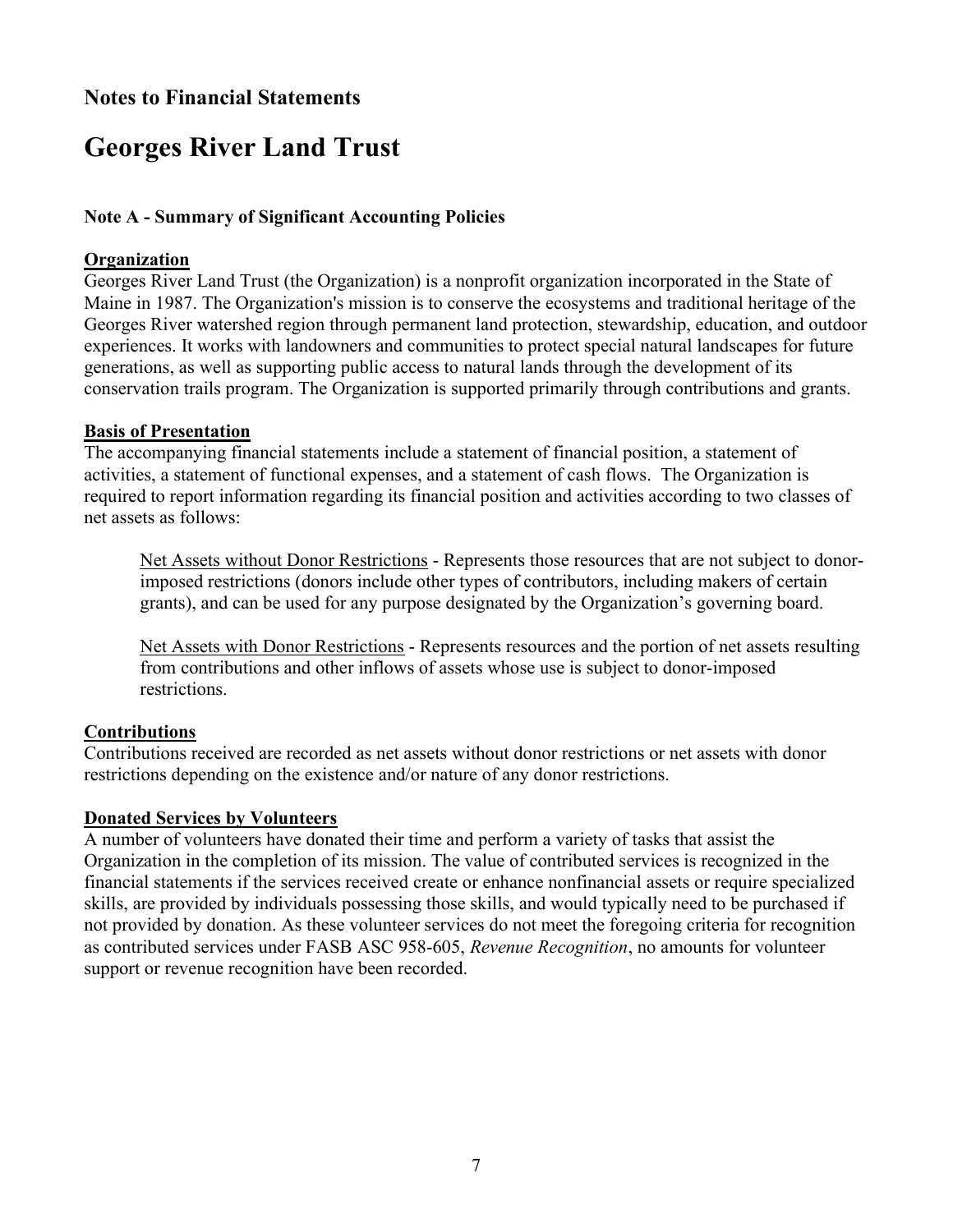## Georges River Land Trust

#### Note A - Summary of Significant Accounting Policies - Continued

#### Revenue and Expense Recognition

The financial statements of the Organization have been prepared on the accrual basis of accounting. Revenues received are recorded as revenue without donor restrictions or with donor restrictions, depending on the existence and/or nature of any donor restrictions. Support that is restricted by the donor is reported as an increase in net assets without donor restrictions if the restriction expires in the reporting period in which the support is recognized. All other donor restricted support is reported as an increase in net assets with donor restrictions.

When a restriction expires (that is, when a stipulated time restriction ends or purpose restriction is accomplished), net assets with donor restrictions are reclassified to net assets without donor restrictions and reported in the statement of activities as net assets released from restrictions.

In accordance with ASC 606, the Organization recognizes revenue when it satisfies a performance obligation by transferring control of a promised good or service, in an amount that reflects the consideration it expects to be entitled to in exchange for those goods or services.

Expenses are recognized as incurred. The Organization's policy for amounts appropriated for expenditure is to first use restricted amounts as permitted by the restriction, until depleted, and then use unrestricted funds.

#### Estimates

The preparation of financial statements in conformity with generally accepted accounting principles requires management to make estimates and assumptions that affect certain reported amounts and disclosures. Accordingly, actual results could differ from those estimates.

#### Cash and Cash Equivalents

The Organization considers cash in banks and all other highly liquid investments with a maturity of less than three months to be cash and cash equivalents for the purpose of cash flows. Cash and cash equivalents residing within the Organization's investment portfolios are reported as investments. The Organization maintains its cash and cash equivalents in bank deposit accounts, and at times balances may exceed federally insured limits. At December 31, 2020, the Organization's uninsured and uncollateralized cash balances totaled \$185,209. The Organization has not experienced any losses in such accounts.

#### Pledges Receivable

Pledges receivable represents amounts due to the Organization for unconditional promises, which are recognized as revenue in the period the pledge is made. Conditional promises to give are recognized when the conditions on which they depend are substantially met.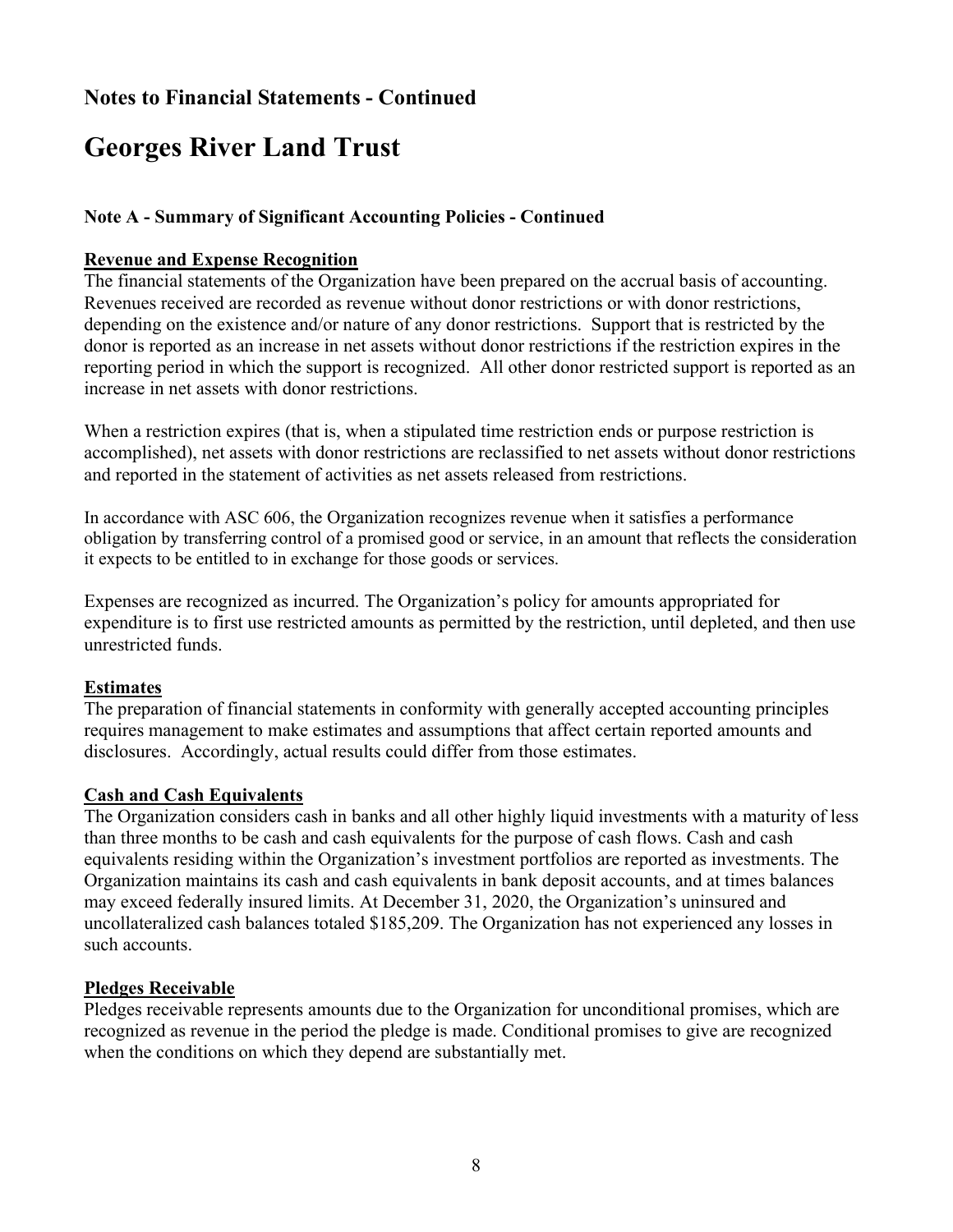## Georges River Land Trust

#### Note A - Summary of Significant Accounting Policies - Continued

#### Pledges Receivable - Continued

The allowance for doubtful promises is provided based on an analysis by management of the collectability of outstanding balances. Management considers the age of outstanding balances and the credit worthiness of supporters in determining the allowance for doubtful promises. Management has estimated that no allowance for doubtful accounts is necessary as of December 31, 2020.

At December 31, 2020, approximately 83% of the pledge receivable balance is owed from three donors.

The Organization expects to collect \$98,880 of the pledges receivable within one year, and \$55,445 of the pledges receivable within one to five years. Pledges receivable is stated net of a discount for the time value of money. Management has estimated that no discount is necessary as of December 31, 2020.

The Organization is the beneficiary of certain bequests that have been made in the wills of donors. The value of these bequests is not determinable by management. In the prior year, a conditional promise was met and \$82,500 had been recorded in the financial statements for this bequest and donation. Subsequent to year end, the Organization received \$74,250 from the bequest. As of December 31, 2020, the receivable value was adjusted by management.

#### Beneficial Interest in Assets Held by Others

The Organization has transferred assets to the Maine Community Foundation and named itself as the beneficiary. The Board of Directors of the Maine Community Foundation shall have the power to modify, consistent with State law including seeking approval of the appropriate court or Attorney General where applicable, any restriction or condition on the distribution of funds for any specified organizations if, in the sole judgment of the Board, when (without the necessity of the approval of any participating trustee, custodian, or agent), such restriction or condition becomes, in effect, unnecessary, incapable of fulfillment, or inconsistent with the charitable needs of the community.

#### Inventories

Inventory is stated at the lower of cost (average cost) or net realizable value on a First In, First Out (FIFO) basis. Inventory consists of books, hats, and posters.

#### Property and Equipment

Property and equipment is stated at cost if purchased or at fair value if contributed. The Organization's policy is to capitalize acquisitions and major improvements with a cost of \$10,000 or more and to expense repair and maintenance costs that do not extend the useful lives of the assets. Depreciation expense is calculated utilizing the straight-line method based on the estimated useful lives of the depreciable assets, which range from 3 to 5 years. Depreciation expense for the year ended December 31, 2020 and 2019 was \$16,549 and \$13,900, respectively.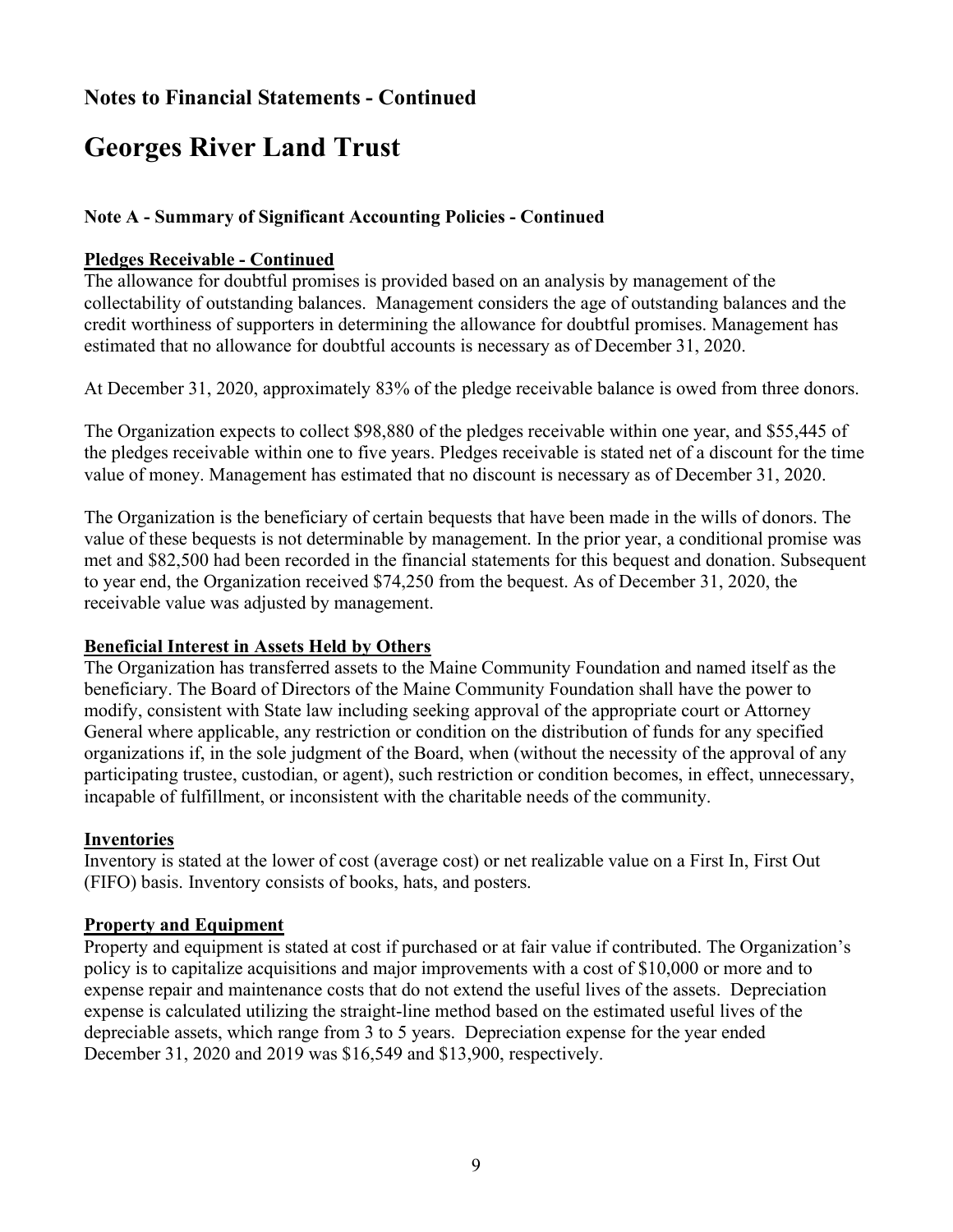## Georges River Land Trust

#### Note A - Summary of Significant Accounting Policies - Continued

#### Property for Conservation (Parcels of Land)

The property of the Organization consists of parcels of land in the Georges River watershed region owned in fee and received at various times from various donors and sellers. If donated, such property is recorded as revenue and as an "other asset" at the time the property is received. The basis of the donation is the fair value of the property as of the date donated as determined by the most recent appraisal by an independent qualified appraiser. If purchased, the property is recorded as an "other asset" based upon the cost of the acquisition.

Certain properties acquired by the Organization are later encumbered by conservation easements, declarations of trust, or project agreements which legally restrict the uses the land can be put to. Such encumbrances impair the market value of the property. Consequently, all such properties have been written down to the estimated market value following the recording of the encumbrance using municipal valuation guidelines used for public access open space land in the State of Maine.

#### Langlais Artwork

The Organization was the recipient of gifts of artwork by Bernard Langlais. The artwork has been recorded at the fair value at the time of donation as determined by an appraisal by an independent qualified appraiser. The Organization does not consider the artwork to satisfy the definition of a collection.

Certain pieces of art have been installed outdoors on the former estate of Bernard Langlais and are therefore exposed to the elements. Because the Organization has an agreement with Colby College of Waterville, Maine to maintain the outdoor artwork through the Organization's December 31, 2030 fiscal year, the Organization's policy is to not depreciate the Langlais artwork as the Organization has the technological and financial ability to preserve the art.

#### Conservation Easements

It is the policy of the Organization to not recognize any amount in the financial statements for the donation of an easement as it has no economic value. The costs of purchased easements are reflected as an expense. No amount is capitalized for the acquisition of an easement as it is not a fee simple property.

#### In-Kind Transactions

The Organization records donated goods and services at fair value at the date of donation. The Organization recognized \$8,110 in revenue and expense associated with in-kind donations for operating and fundraising support during the year ended December 31, 2020. The Organization also recognized \$9,080 in sales of vehicles which were donated during the year.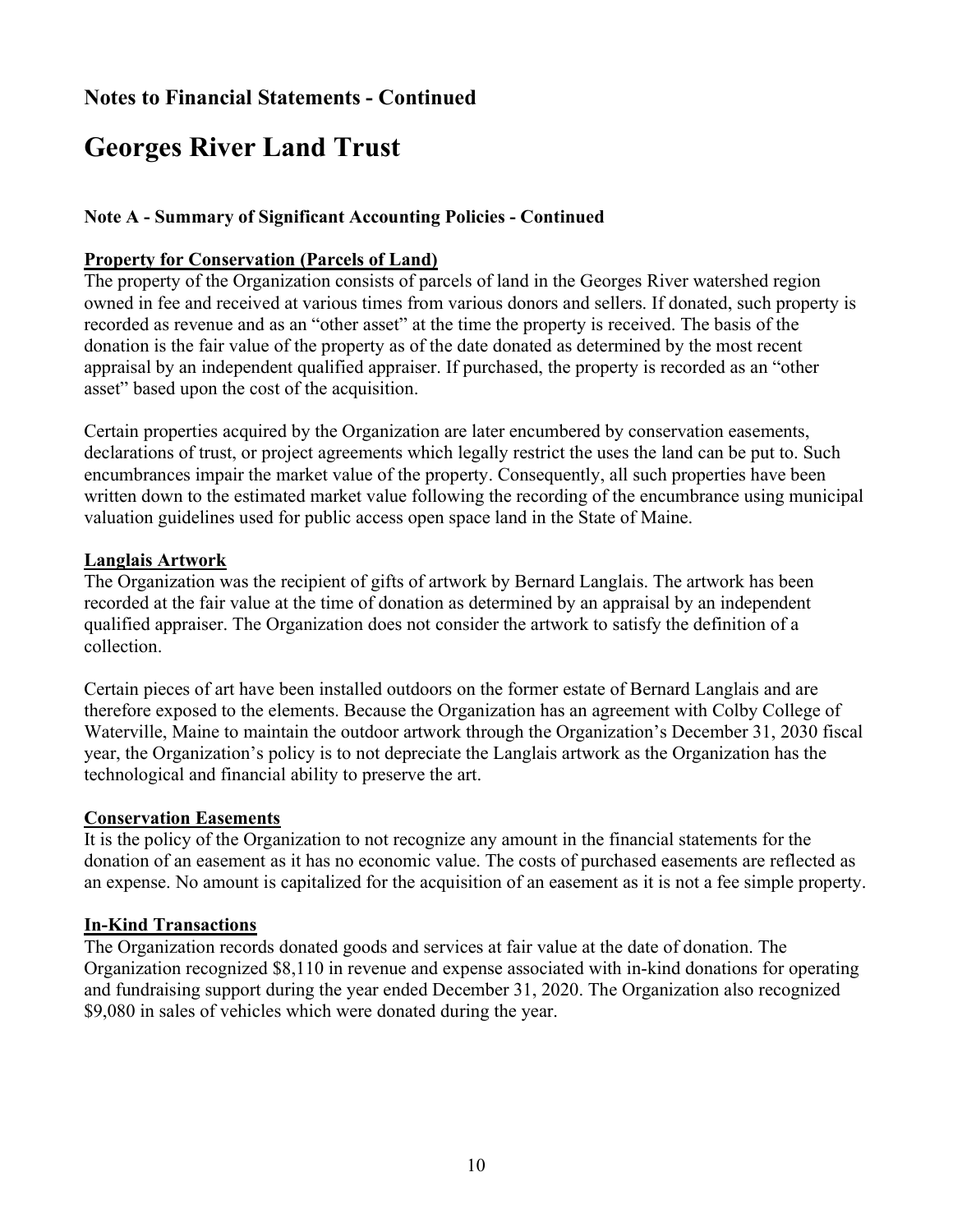## Georges River Land Trust

#### Note A - Summary of Significant Accounting Policies - Continued

#### Functional Expenses

The financial statements report certain categories of expenses that are attributable to more than one program or supporting functions of the Organization. Those expenses include salaries and wages, occupancy, office supplies, repairs and maintenance, and depreciation. Salaries and benefits are allocated based on estimates of time and effort, certain costs of occupancy, repairs and maintenance, and other office and utility expenses are based on management's estimate of the appropriate allocations for each expense.

#### Beneficial Interest in Perpetual Trust

The Organization is the sole beneficiary of the Gibson Preserve Trust, a perpetual trust fund held and administered by Camden National Wealth Management, a division of Camden National Bank. The Organization receives annual distributions from the trust according to a formula that permits an annual distribution of 3% of the value of the Trust as long as the year-end balance of the Organization's restricted Gibson Preserve Stewardship Fund does not exceed \$20,000, or 15% of the principal value of the trust, whichever is greater.

#### Grantor Retained Life Estate and Split-Interest Agreements

The grantor-retained life estate is a split-interest agreement whereby the donor has given the title to certain land and buildings to the Organization and retained a life estate. Upon the death of the donor and his spouse, the Organization will have undivided title in the land and buildings. Revocable split-interest agreements are not recorded as contributions unless enforceable by law. Irrevocable split-interest agreements are recorded as contributions at fair value when the assets are received or when the Organization is notified of the existence of the agreement, net of a liability for the present value of future cash outflows to beneficiaries. The liability is adjusted during the term of the agreement for changes in actuarial assumptions and the asset is valued at fair value each reporting period. The accounting treatment varies depending upon the type of the agreement created and whether the Organization or a third party is the trustee.

It is reasonably possible that certain events, such as the unexpected deaths of donors, beneficiaries, or grantors, could cause a significant difference between the estimated and actual values of gifts received under the split-interest agreements.

#### Comparative Data

The financial statements include certain prior-year summarized comparative information in total but not by net asset class. Such information does not include sufficient detail to constitute a presentation in conformity with generally accepted accounting principles. Accordingly, such information should be read in conjunction with the Organization's financial statements for the year ended December 31, 2019, from which the summarized information was derived.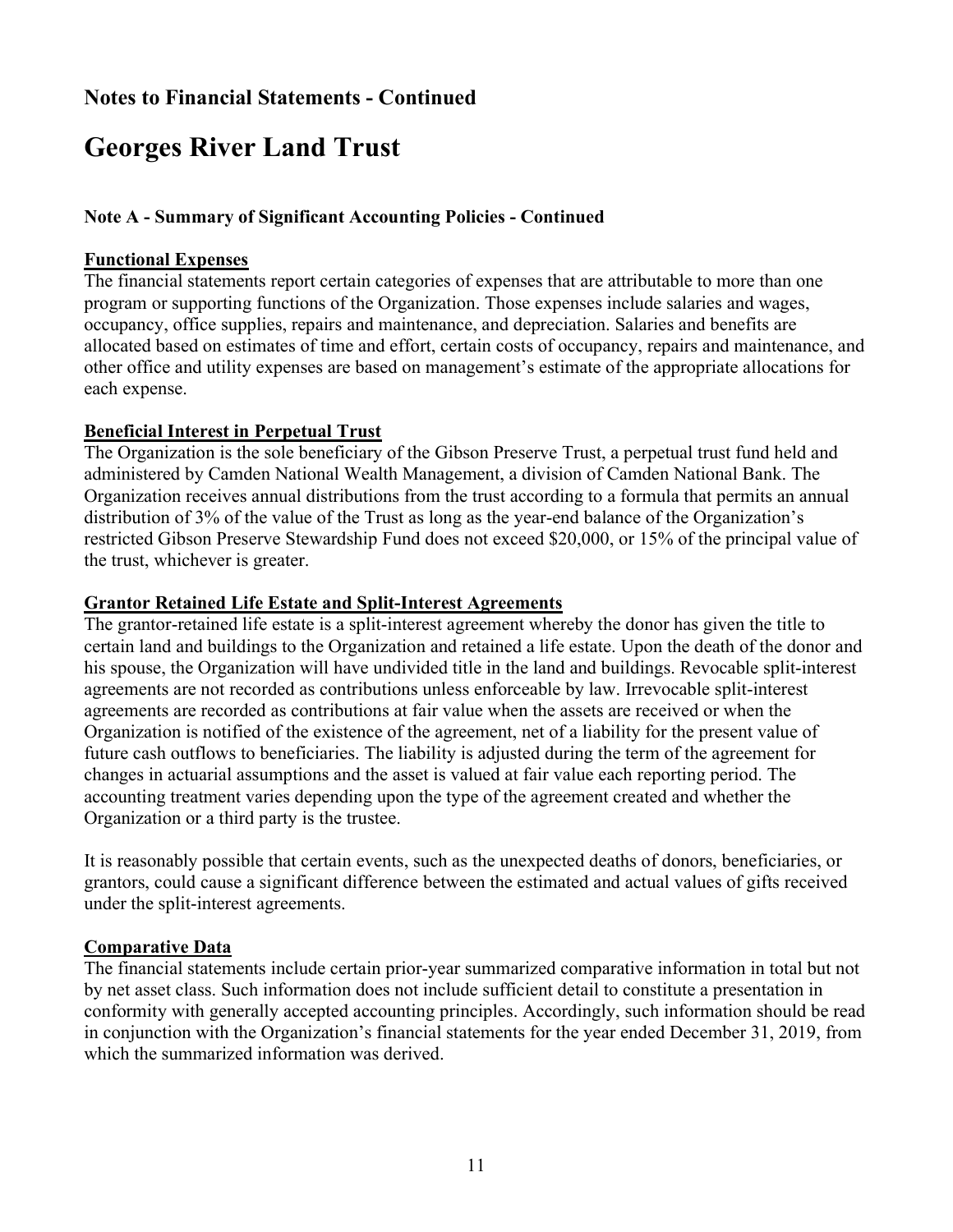## Georges River Land Trust

#### Note A - Summary of Significant Accounting Policies - Continued

#### Pending Accounting Pronouncement

In February 2016, the Financial Accounting Standards Board issued ASU 2016-02, Leases (Topic 842). This new standard will provide users of the financial statements a more accurate picture of the assets and the long-term financial obligations of organizations that lease. The standard is for a dual-model approach: a lessee will account for most existing capital leases as Type A leases, and most existing operating leases as Type B leases. Both will be reported on the balance sheet of the Organization for leases with a term exceeding 12 months. Lessors will see some changes too, largely made to align with the revised lease model. For nonpublic organizations, the new leasing standard will apply for fiscal years beginning after December 15, 2021. The standard requires retroactive application to previously issued financial statements, if presented. Management is currently evaluating the impact of adoption on its financial statements.

#### Note B - Beneficial Interest in Assets Held by Others

The beneficial interest in assets held by others consists of mutual funds and is stated at a fair value as of December 31, 2020 and 2019. Investment returns from these investments for the year ended December 31 are summarized as follows:

|                                                  | 2020        |  | 2019      |
|--------------------------------------------------|-------------|--|-----------|
|                                                  | (Unaudited) |  | (Audited) |
| Interest and dividend income                     | 2.604       |  | 3,604     |
| Net realized and unrealized gains on investments | 93.572      |  | 66,126    |
|                                                  | 96,176      |  | 69,730    |

#### Note C - Grantor Retained Life Estate

The Organization is the remainder beneficiary of a grantor-retained life estate. The Organization received title to a 31-acre homestead that is to be preserved for conservation purposes. The Organization has recognized an asset for its interest in the grantor-retained life estate. The asset is valued at the present value of the expected ultimate fair market value of the land and buildings that will revert under the life estate. The present value of the expected ultimate fair market value of the land and buildings associated with the termination of the life estate is determined annually based on the life expectancies of the grantors (11 years), the appraised value of the property, an appreciation rate of 2.85%, and a discount rate of 6.85%.

At December 31, 2020 and 2019, the Organization's interest in the grantor retained life estate was valued at \$237,000 and \$200,660, respectively.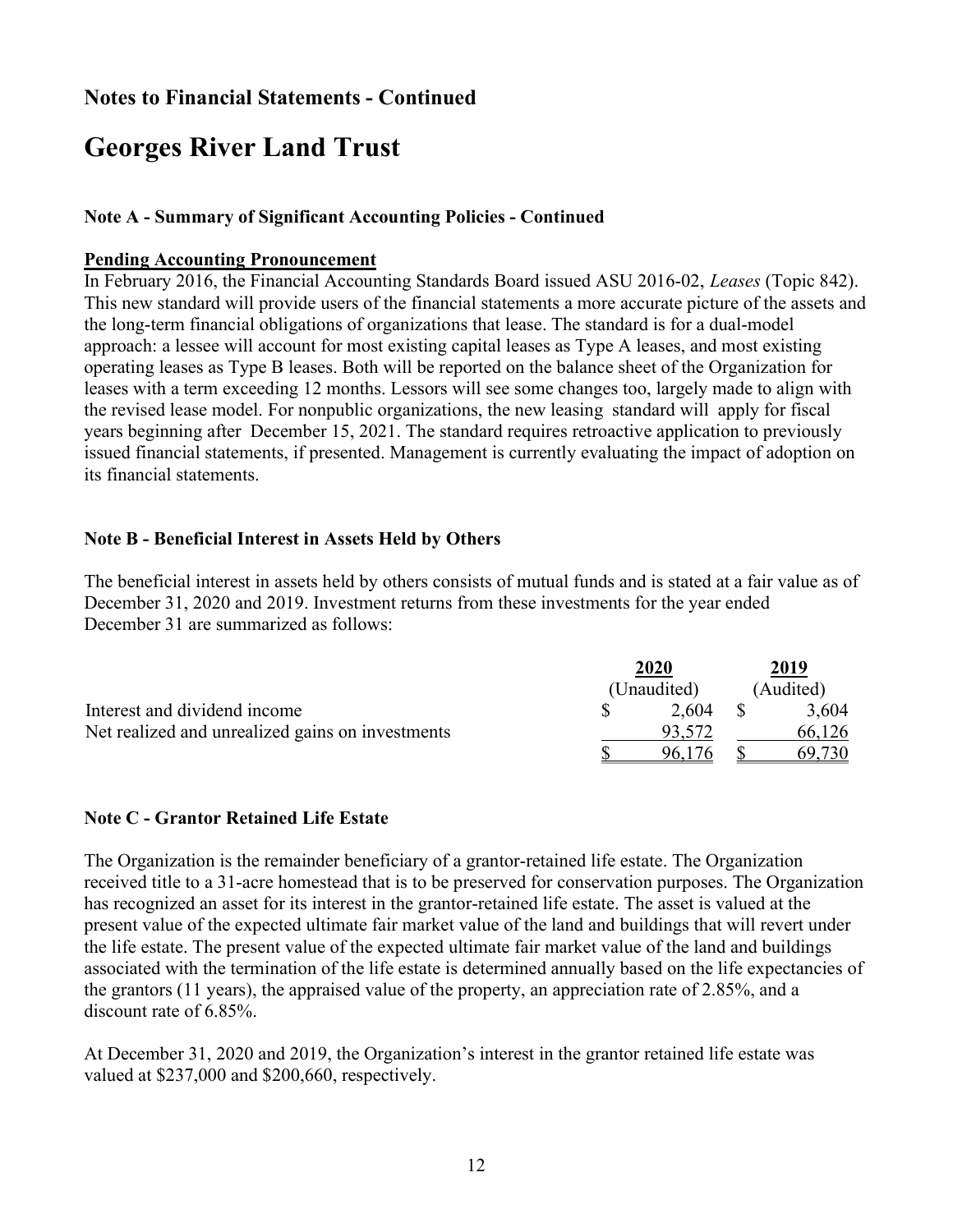## Georges River Land Trust

#### Note D - Fair Value Measurements

The Organization applies a framework for measuring fair values under generally accepted accounting principles which applies to all financial instruments that are measured and reported at fair value.

The framework for measuring fair value of financial assets and liabilities includes a hierarchy of three levels for observable independent market inputs and unobservable market assumptions. A description of the inputs used in the valuation of assets and liabilities under this hierarchy is as follows:

Level 1 – Quoted prices are available in active markets, such as the New York or American Stock Exchange markets, for identical investments as of the reporting date. Level 1 also includes U.S. Treasury and federal agency securities and mortgage-backed securities traded by brokers or dealers in active markets.

Level 2 – Pricing inputs are observable for the investments, either directly or indirectly, as of the reporting date, but are not the same as those used in Level 1. Fair values are obtained from third party pricing services that may use models or other valuation methodologies to derive market value. These may be investments traded in less active dealer or broker markets.

Level 3 – Pricing inputs are unobservable for investments and valuations are derived from other methodologies not based on market exchange, dealer or broker traded transactions. Level 3 valuations incorporate certain assumptions and projections in determining the fair value assigned to such assets and liabilities. The types of investments in this category would generally include debt and equity securities issued by private entities and partnerships. The beneficial interest in perpetual trust has been valued based upon the fair market value of the trust assets as reported by the trustee. See Note C for a description of the valuation of the grantor retained life estate.

The following summarizes fair values of certain financial instruments by levels within the fair value hierarchy at December 31, 2020:

|                                                                 | Level 1 | Level 2                  | Level 3 | Total   |
|-----------------------------------------------------------------|---------|--------------------------|---------|---------|
| Investments:<br>Beneficial interest in assets held<br>by others |         |                          | 748,248 | 748,248 |
| Beneficial interest in perpetual<br>trust                       |         |                          | 278,127 | 278,127 |
| Grantor retained life estate                                    |         | $\overline{\phantom{a}}$ | 237,000 | 237,000 |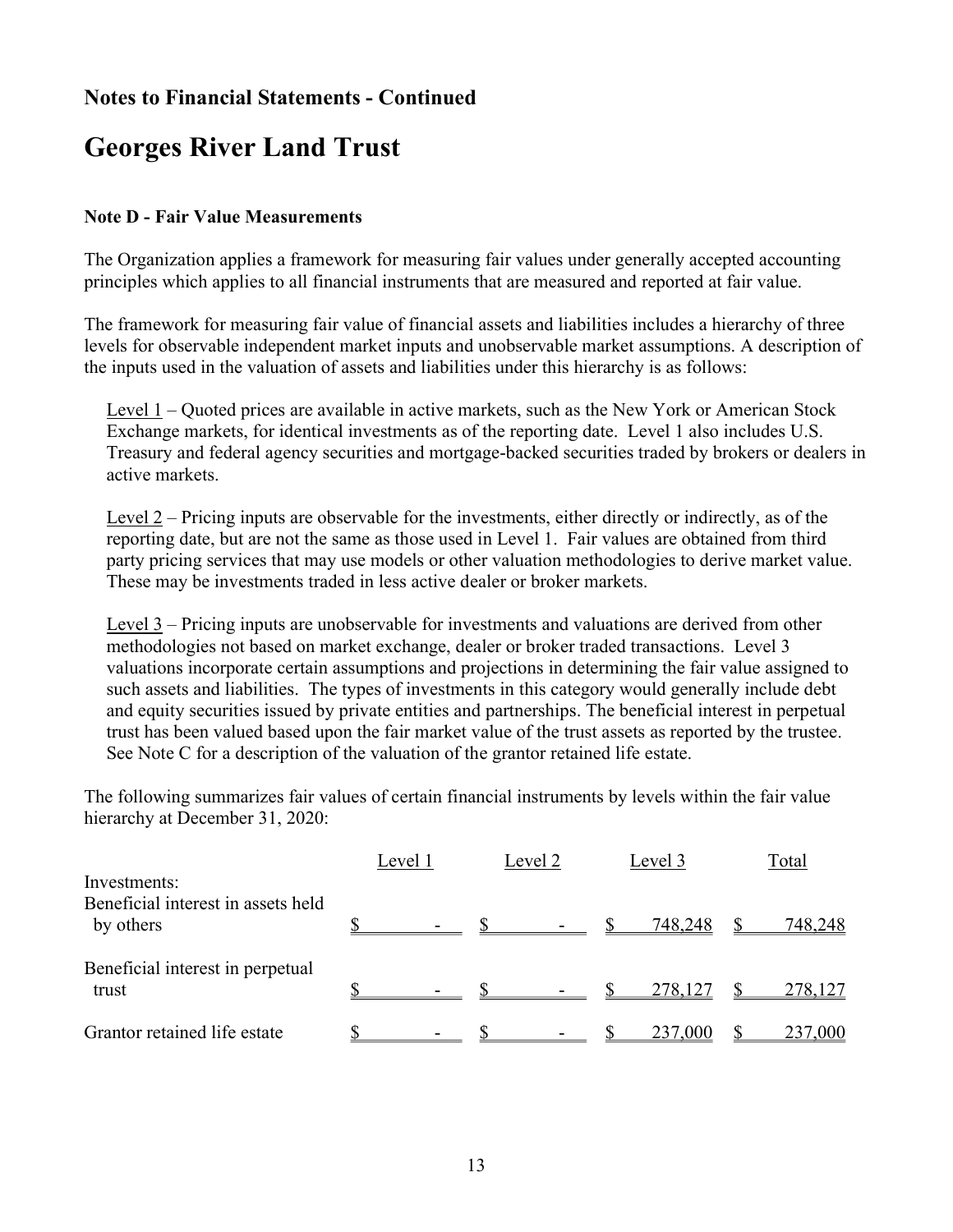## Georges River Land Trust

#### Note D - Fair Value Measurements - Continued

In certain cases, the inputs used to measure fair value may fall into different levels of the fair value hierarchy. In such cases, the determination of which category within the fair value hierarchy is appropriate for any given investment based on the lowest level of input that is significant to the fair value measurement. Most assets have been valued using a market approach. There have been no changes in valuation techniques and related inputs.

|                                                          | Fair Value Measurements Using Significant Unobservable Inputs<br>(Level 3) |                                                       |    |                                              |              |                                           |    |            |
|----------------------------------------------------------|----------------------------------------------------------------------------|-------------------------------------------------------|----|----------------------------------------------|--------------|-------------------------------------------|----|------------|
|                                                          |                                                                            | Beneficial<br>Interest is<br>Assets Held by<br>Others |    | Beneficial<br>Interest in<br>Perpetual Trust |              | Grantor<br><b>Retained Life</b><br>Estate |    | Total      |
| Beginning balance                                        | \$                                                                         | 713,222                                               | \$ | 270,607                                      | $\mathbb{S}$ | 200,660                                   | S  | 1,184,489  |
| Total gains (losses)<br>(realized/unrealized) recognized |                                                                            |                                                       |    |                                              |              |                                           |    |            |
| in the statement of activities                           |                                                                            | 105,596                                               |    | 10,252                                       |              | 36,340                                    |    | 152,188    |
| Interest and dividends                                   |                                                                            | 2,604                                                 |    |                                              |              |                                           |    | 2,604      |
| Investment management fees                               |                                                                            | (12,024)                                              |    | (2,732)                                      |              |                                           |    | (14, 756)  |
| Deposits                                                 |                                                                            | 65,481                                                |    |                                              |              |                                           |    | 65,481     |
| Withdrawals                                              |                                                                            | (126, 631)                                            |    |                                              |              |                                           |    | (126, 631) |
| Ending balance                                           | S                                                                          | 748,248                                               | \$ | 278,127                                      | \$           | 237,000                                   | S. | 1,263,375  |

#### Note E - Endowment Fund

The Organization has endowment funds established for a number of purposes. As required by generally accepted accounting principles, net assets associated with endowment funds, including funds designated by the Board of Directors to function as endowments, are classified and reported based on the existence or absence of donor-imposed restrictions. The funds are recorded at fair value and the principal recorded as net assets with donor restrictions. Earnings and losses on these funds are considered restricted or unrestricted depending on donor intentions and are recorded as such.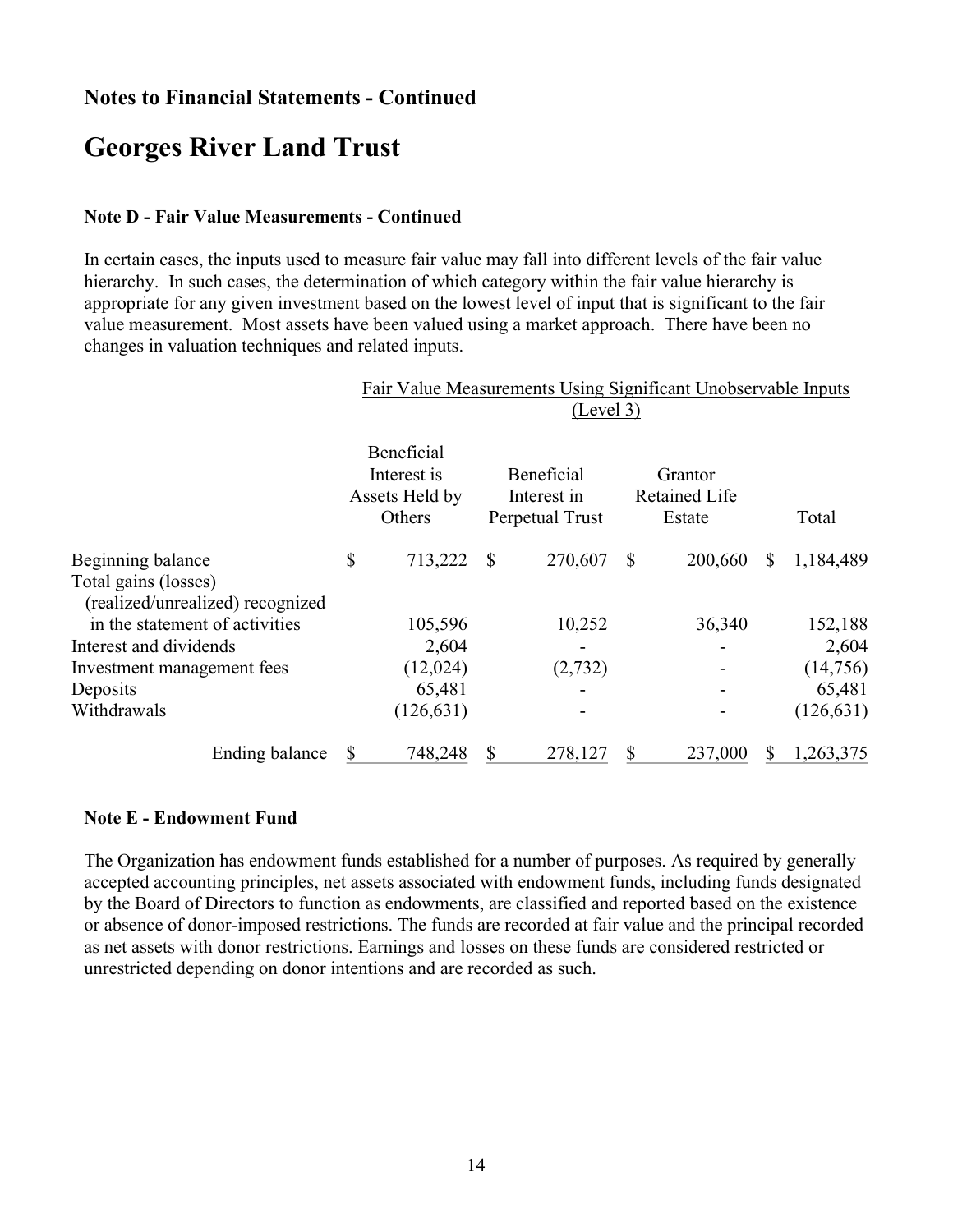## Georges River Land Trust

#### Note E - Endowment Fund - Continued

The State of Maine has adopted the Uniform Prudent Management of Institutional Funds Act of 2006 (UPMIFA). In accordance with UPMIFA the Organization classifies as net assets with donor restrictions (a) the original value of gifts donated to the endowment, (b) the original value of subsequent gifts to the endowment, (c) accumulations to the endowment made in accordance with the direction of the applicable donor gift instrument at the time the accumulation is added to the fund, and (d) any remaining portion of the donor-restricted endowment until such amounts are appropriated for expenditure by the Organization in a manner consistent with the standard of prudence prescribed by UPMIFA.

In accordance with UPMIFA, the Organization considers the following factors in making a determination to appropriate or accumulate donor-restricted endowment funds: (1) the duration and preservation of the various funds, (2) the purposes of the donor-restricted endowment funds, (3) general economic conditions, (4) the possible effect of inflation and deflation, (5) the expected total return from income and the appreciation of investments, (6) other resources of the Organization, and (7) the Organization's investment policies.

The Organization has adopted investment and spending policies for endowment assets that attempt to provide a predictable stream of funding to programs supported by its endowment funds, while also maintaining the purchasing power of those endowment assets over the long-term. Accordingly, the investment process seeks to achieve an after-cost total real rate of return, including investment income and capital appreciation, which exceeds the annual distribution with acceptable levels of risk. Endowment assets are invested in a well-diversified asset mix which includes cash and equity and debt securities, which is intended to result in a consistent inflation-protected rate of return that has sufficient liquidity to make an annual distribution of 5%, while growing the endowment funds. Actual returns in any given year may vary from this amount. Investment risk is measured in terms of the total endowment fund; investment assets and allocation between asset classes and strategies are managed to not expose the fund to unacceptable levels of risk.

The Organization has a spending policy of appropriating for distribution annually 5% of its endowment fund's average fair value of the prior twelve quarters through the calendar year-end preceding the fiscal year in which the distribution is planned. In establishing this policy, the Organization considered the long-term expected return on its investment assets, the nature and duration of the endowment funds, and the possible effects of inflation. The Organization expects to maintain a current spending policy which will allow its endowment funds to grow at a nominal average rate that is consistent with the Organization's objective to maintain the purchasing power of the endowment assets, as well as to provide additional growth through new gifts and investment return.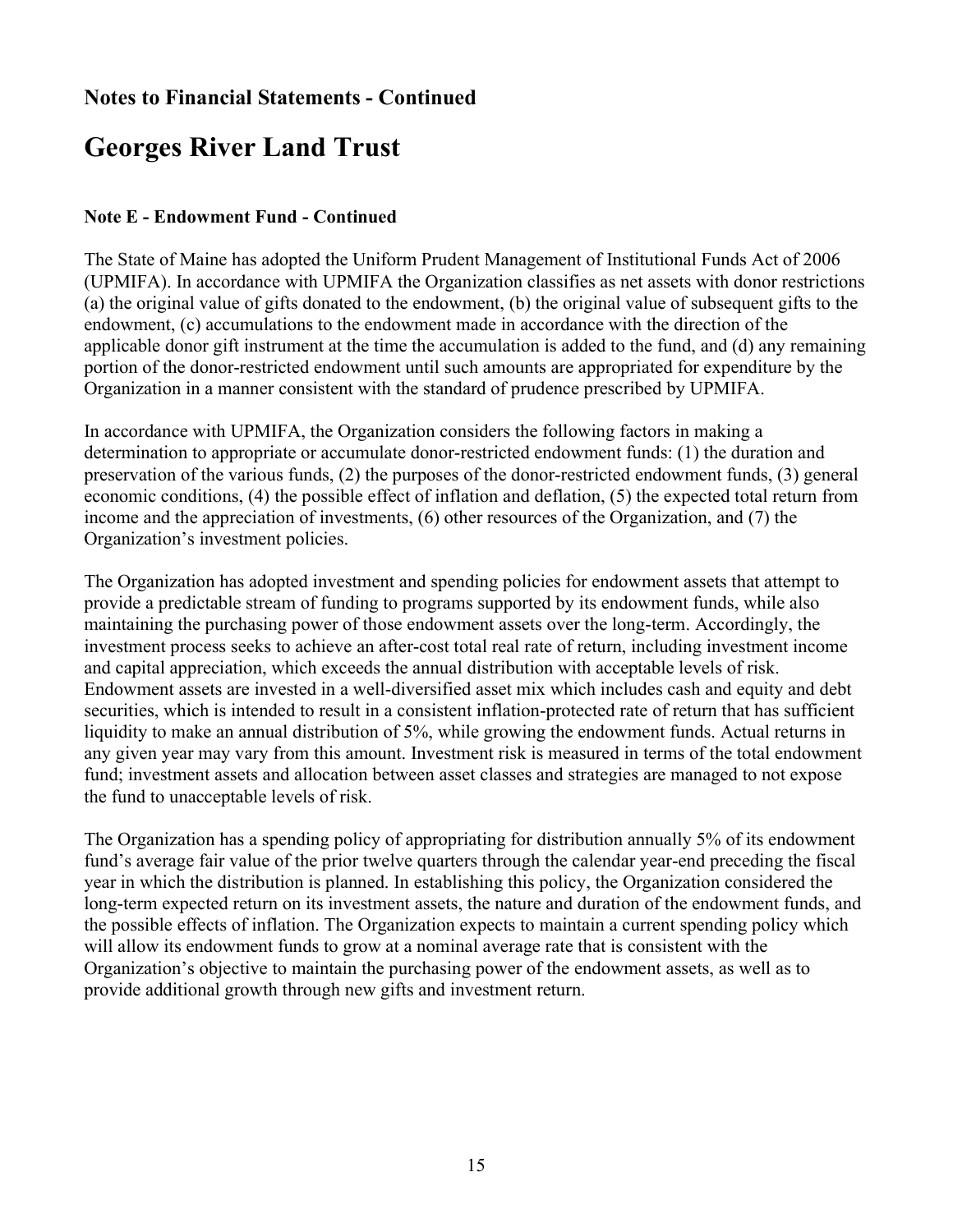## Georges River Land Trust

#### Note E - Endowment Fund - Continued

Endowment net asset composition by type of fund is as follows at December 31, 2020:

|                                  | Without Donor<br><b>Restrictions</b> | With Donor<br>Restrictions | Total |
|----------------------------------|--------------------------------------|----------------------------|-------|
| Donor-restricted endowment funds | 99.077                               | 323.946                    |       |

Changes in endowment net assets for the year ended December 31, 2020 are as follows:

|                                                                    | <b>Without Donor</b><br>Restrictions |        |              | With Donor<br>Restrictions | Total |         |
|--------------------------------------------------------------------|--------------------------------------|--------|--------------|----------------------------|-------|---------|
| Endowment net assets,<br>beginning of year                         | \$                                   | 64,673 | $\mathbb{S}$ | 325,549                    | \$    | 390,222 |
| Contributions received                                             |                                      |        |              | 5,000                      |       | 5,000   |
| Change in value of beneficial interest of<br>assets held by others |                                      | 34,404 |              | 1,647                      |       | 36,051  |
| Reduction of bequest                                               |                                      |        |              | (8,250)                    |       | (8,250) |
| Appropriation of endowment<br>assets for expenditure               |                                      |        |              |                            |       |         |
| Endowment net assets,<br>end of year                               |                                      | 99,077 |              | 323,946                    |       | 423,023 |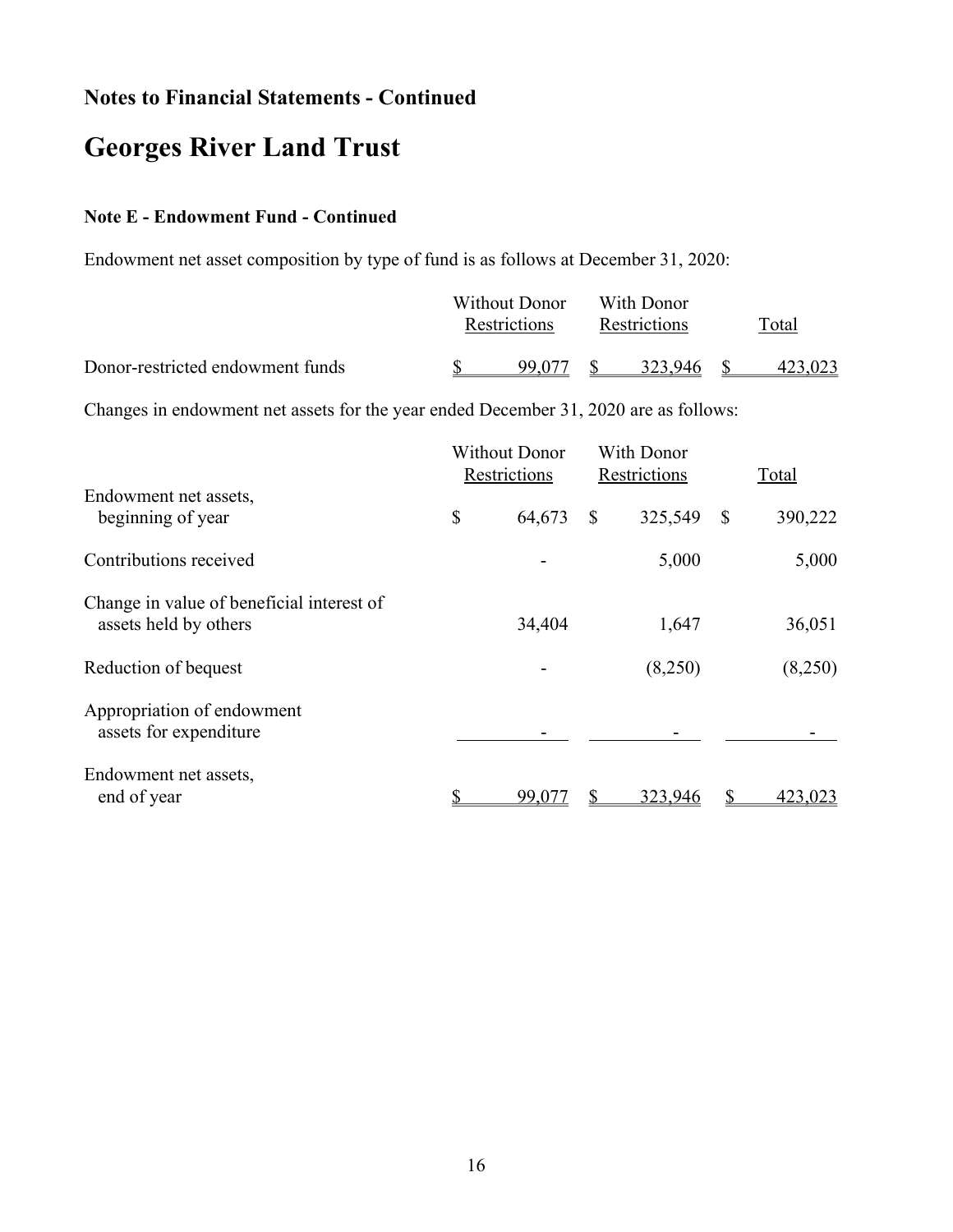## Georges River Land Trust

#### Note F - Property and Equipment

Property and equipment consisted of the following as of December 31:

|                               | 2020 |             |    | 2019      |
|-------------------------------|------|-------------|----|-----------|
|                               |      | (Unaudited) |    | (Audited) |
| Computer equipment            | \$   | 6,244       | -S | 6,244     |
| Furnishings                   |      | 8,184       |    | 8,184     |
| Tools and equipment           |      | 11,609      |    | 6,265     |
| Land improvements             |      | 89,161      |    | 89,161    |
| Trails                        |      | 12,990      |    | 12,990    |
| Construction in process       |      | 700         |    |           |
| <b>Structures</b>             |      | 33,548      |    | 33,548    |
|                               |      | 162,436     |    | 156,392   |
| Less accumulated depreciation |      | 63,752      |    | 47,205    |
|                               |      | 98,684      |    | 109,187   |

#### Note G - Property for Conservation

The conservation property of the Organization consists of 1,262.79 acres of land in the Georges River watershed region owned in fee simple and received at various times from various donors and sellers. If donated, such properties are recorded at fair values as of the date donated, as determined by an independent appraisal. If purchased, the properties are recorded at the cost of acquisition.

Many properties acquired by the Organization are later encumbered by conservation easements, declarations of trust, or project agreements which legally restrict the uses the land can be put to. Such encumbrances impair the market value of the property. Consequently, all such properties have been written down to the estimated market value following the recording of the encumbrance using municipal valuation guidelines used for public access open space land in the State of Maine.

All properties have either been donated with the explicit or implicit expectation of permanent conservation or purchased using donor or grant funds that were received with the explicit or implicit expectation that the properties acquired would be permanently conserved. The Organization therefore considers all property for conservation to be restricted.

The Organization acquired three properties during the year ended December 31, 2020.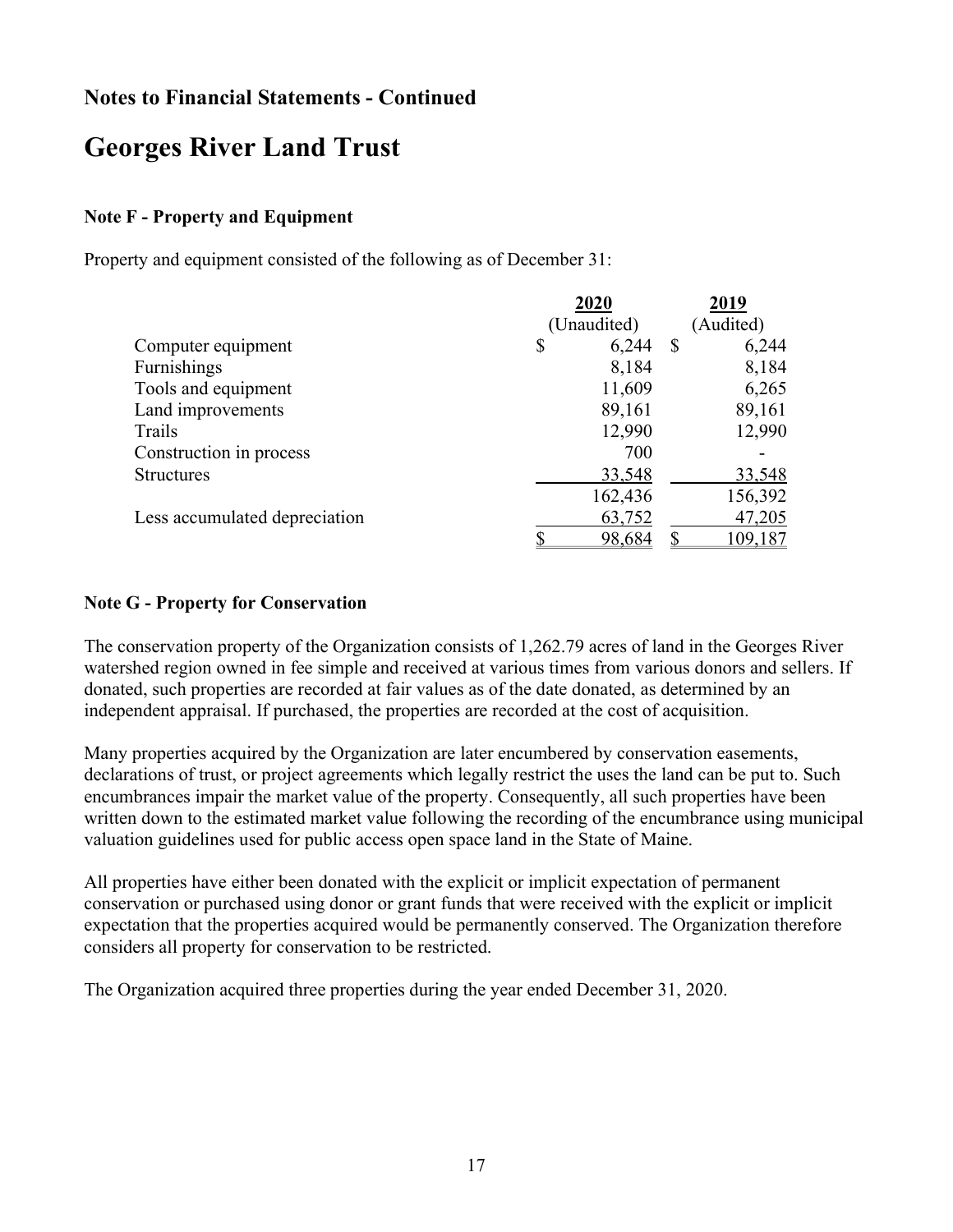## Georges River Land Trust

#### Note G - Property for Conservation - Continued

The balance of the property account is comprised of the following as of December 31:

|                                   |  | 2019         |           |
|-----------------------------------|--|--------------|-----------|
|                                   |  | (Unaudited)  | (Audited) |
| Unimpaired value of property      |  | 3,921,412 \$ | 3,496,225 |
| Less: Total impairment reductions |  | 2,031,746    | 1,121,398 |
|                                   |  | ,889,666     | 2,374,827 |

#### Note H - Net Assets with Donor Restrictions

Net assets with donor restrictions for the years ended December 31 are as follows:

|                                               | 2020 |             | 2019          |           |
|-----------------------------------------------|------|-------------|---------------|-----------|
|                                               |      | (Unaudited) |               | (Audited) |
| Subject to expenditure for specified purpose: |      |             |               |           |
| Land acquisition                              | \$   | 17,946      | <sup>\$</sup> | 11,000    |
| Legal reserve                                 |      | 107,932     |               | 103,432   |
| Stewardship of Gibson Preserve                |      | 24,172      |               | 25,468    |
| Property reserve                              |      | 198,385     |               | 161,885   |
| Langlais reserve                              |      | 120,401     |               | 24,214    |
| Trails fund                                   |      | 38,668      |               | 45,557    |
| Stewardship                                   |      | 5,731       |               | 500       |
| Improvements                                  |      | 50,526      |               | 19,377    |
|                                               |      | 563,761     |               | 391,433   |
| Not subject to appropriation or expenditure:  |      |             |               |           |
| Donor-restricted endowment                    |      | 271,591     |               | 274,841   |
| Beneficial interest in perpetual trust        |      | 278,127     |               | 270,607   |
| Grantor retained life estate                  |      | 237,000     |               | 200,660   |
| Langlais artwork                              |      | 2,207,186   |               | 2,202,786 |
| Langlais endowment                            |      | 47,500      |               | 47,500    |
| Property for conservation                     |      | 1,093,528   |               | 1,054,323 |
|                                               |      | 4,134,932   |               | 4,050,717 |
| Total net assets with donor restrictions      | \$   | 4,698,693   | \$            | 4,442,150 |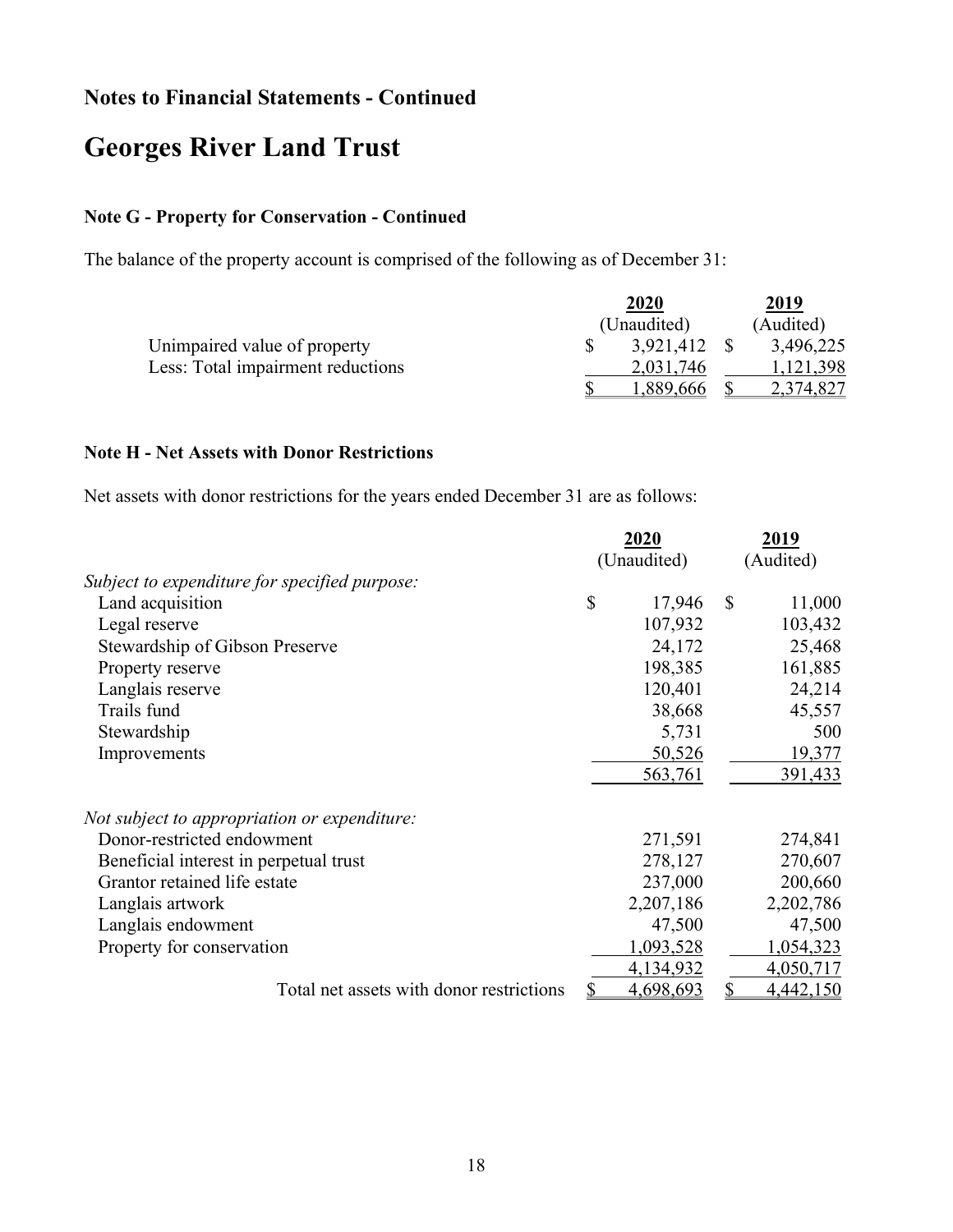## Georges River Land Trust

#### Note I - Board Designated Net Assets

Board designated net assets (which are included in net assets without donor restrictions) consist of the following at December 31:

|                          | 2020        | 2019      |
|--------------------------|-------------|-----------|
|                          | (Unaudited) | (Audited) |
| Legal reserve            | 25,300      | 25,300    |
| Property reserve         | 71,657      | 71,657    |
| Board-restricted reserve | 20,000      | 60,000    |
|                          | 16,957      | .56,957   |

#### Note J - Paycheck Protection Program Loan

During the year ended December 31, 2020, Georges River Land Trust received a loan through the U.S. SBA (Small Business Administration) Paycheck Protection Program (PPP), established as part of the 2020 CARES Act. The \$60,300 promissory note was to be forgiven if the loan was used for payroll, rent, mortgage interest, or utilities incurred over the twenty four week period starting from the day the funds were received from the lender (with at least 60% of the loan being used for payroll). In addition, the Organization must maintain staffing and 75% of salaries as assessed individually, subject to certain exemptions. For any portion of the loan not forgiven, principal and interest payments would begin on the nine month anniversary of execution of the note, with interest at a rate of 1% and principal in an amount so that the remaining loan balance fully amortized by the maturity date of April 13, 2022.

In November of 2020, Georges River Land Trust received notification of forgiveness from the SBA. Of the \$60,300, \$54,300 was forgiven and the remaining \$6,000 is shown as a liability. Accordingly, the Organization has recognized the balance of \$54,300 as contributions on the accompanying Statement of Activities for the year ended December 31, 2020.

Subsequent to year end, the remaining \$6,000 was forgiven.

#### Note K - Economic Injury Disaster Loan

During the year ended December 31, 2020, the Organization received a \$6,000 Economic Injury Disaster Loan from the U.S. SBA, with interest at 2.75%, maturing in May 2050.

Subsequent to year end, the Organization received notice the loan of \$6,000 will be treated as a grant.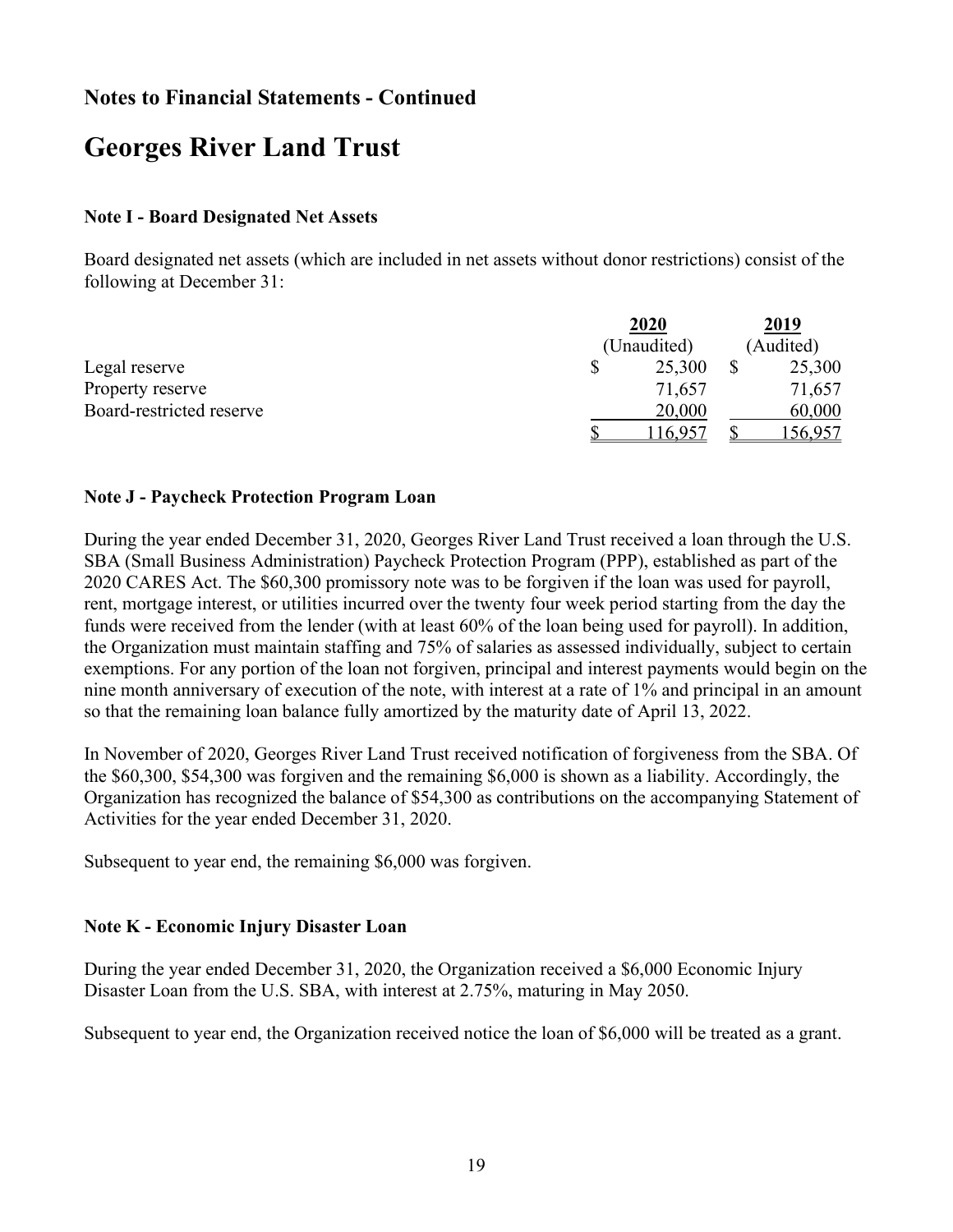## Georges River Land Trust

#### Note L - Liquidity and Availability

Financial assets consist of the Organization's cash and cash equivalents, pledges receivable, other receivables, beneficial interest in assets held by others and beneficial interest in perpetual trust. The following reflects the Organization's financial assets as of December 31, 2020, reduced by amounts not available for general use because of contractual or donor-imposed restrictions within one year of the date of the Statement of Financial Position. Amounts already appropriated from the donor-restricted endowment for general expenditure within one year of the Statement of Financial Position date have not been subtracted as unavailable.

Financial assets available to meet cash needs for general expenditures within one year consists of the following at December 31:

|                                                           | 2020                 | 2019       |  |
|-----------------------------------------------------------|----------------------|------------|--|
|                                                           | (Unaudited)          | (Audited)  |  |
| Financial assets, at year-end                             | $1,659,416$ \$<br>\$ | 1,306,054  |  |
| Less those unavailable for general expenditures           |                      |            |  |
| within one year, due to:                                  |                      |            |  |
| Pledges receivable due in more than one year              | (55, 445)            | (107,250)  |  |
| Contractual or donor-imposed restrictions:                |                      |            |  |
| Restricted by donor with purpose restrictions             | (563,761)            | (391, 433) |  |
| Donor-restricted to maintain as an endowment              | (597, 218)           | (592, 948) |  |
| <i>Board designations:</i>                                |                      |            |  |
| Legal reserve                                             | (25,300)             | (25,300)   |  |
| Property reserve                                          | (71, 657)            | (71, 657)  |  |
| Board-restricted reserve                                  | (20,000)             | (60,000)   |  |
| Financial assets available to meet cash needs for general |                      |            |  |
| expenditures within one year                              | 326,035              | 57,466     |  |

The Organization's financial assets available to meet cash needs for general expenditures within one year represents funding for ongoing operational requirements in 2021.

The Organization is substantially supported by contributions from donations solicited and contributions received. The Organization actively manages its cash flow to ensure funds are available for general expenditures, liabilities, and other obligations as they come due. Although the Organization does not intend to spend from board designated funds listed above, amounts from these funds can be appropriated if necessary.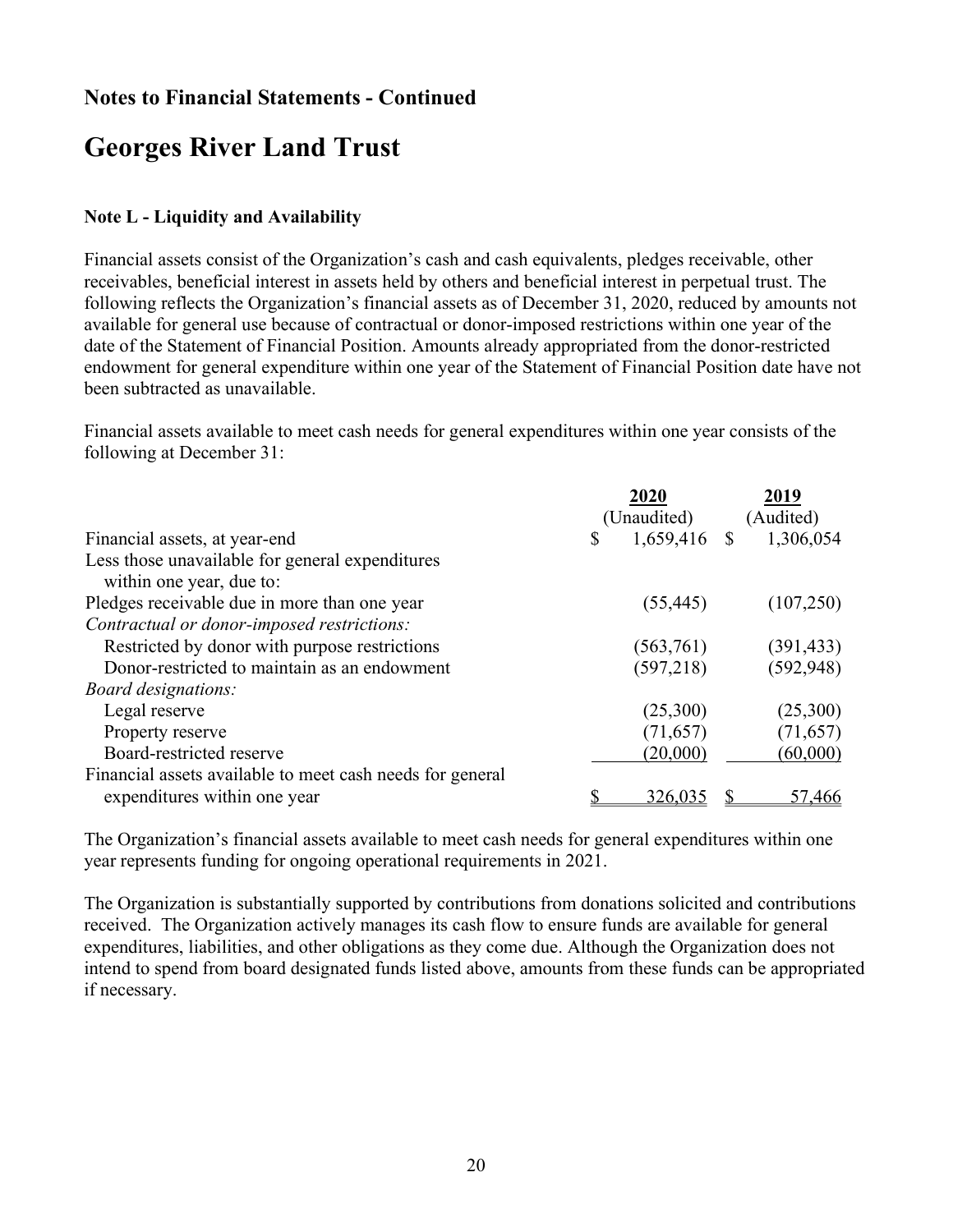## Georges River Land Trust

#### Note M - Contingent Liability

The Organization holds 49 conservation easements covering 3,007 acres. The Organization is committed to monitoring these properties in order to ensure that the condition of the conservation easements is not violated. In the event that any violation of these easements is deemed to have occurred, the Organization is committed to bringing any and all actions necessary to defend the easements. To mitigate the financial risk such a commitment brings, the Organization has purchased conservation defense liability insurance through Terrafirma Risk Retention Group LLC, a mutual insurer created by the Land Trust Alliance. An estimate of the remaining potential liability cannot be made.

#### Note N - Income Taxes

The Organization qualifies as an organization exempt from federal income tax under Internal Revenue Code Section 501(c)(3) and files a Form 990 tax return. The Organization has adopted the provisions of FASB ASC 740, Income Taxes. With few exceptions, the Organization is no longer subject to U.S. federal income tax examinations by tax authorities for fiscal years before 2017 due to the statute of limitations. Management of the Organization believes it has no material uncertain tax positions and, accordingly, it will not recognize any liability for unrecognized tax benefits.

#### Note O - Retirement Plan

The Organization maintains a SIMPLE IRA plan which covers eligible employees. The plan calls for the Organization to contribute up to 3% of each eligible employee's annual salary. The Organization's contributions for the year ended December 31, 2020 were approximately \$2,000.

#### Note P - Prior Period Adjustment

Net assets with donor restrictions and property for conservation at January 1, 2020 have been decreased by \$524,366 in order to recognize the impaired value of legally encumbered conservation property. See also impairment reductions in Note G.

#### Note Q - Subsequent Events

Subsequent to year-end, the Organization received a second-draw PPP loan, containing the same general loan terms as the Organization's 2020 PPP loan. For any portion of \$60,300 not forgiven, repayment over sixty months at 1% interest will commence in December 2021 with a March 2026 maturity date.